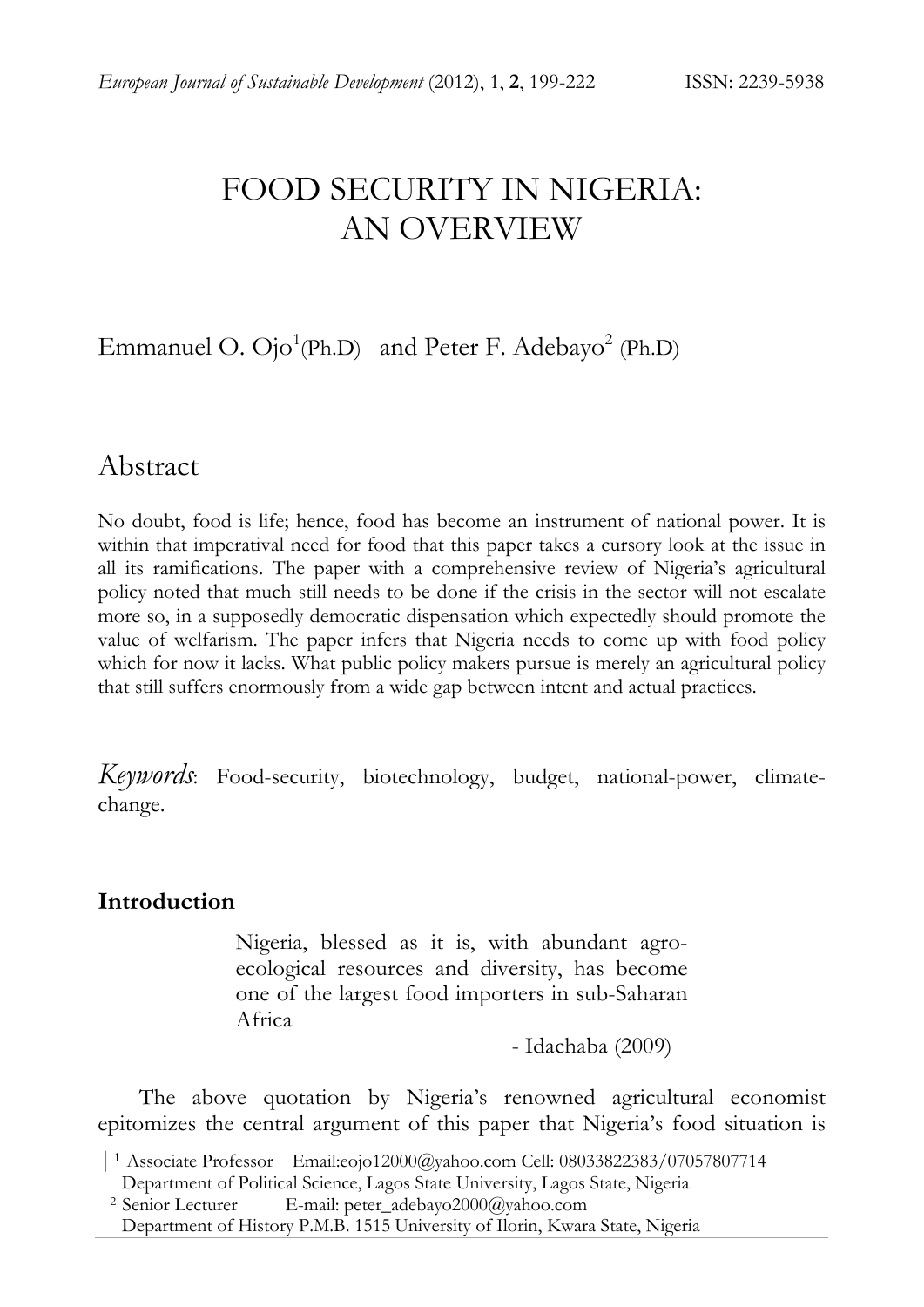not good enough. Any system where food demand is not sufficiently marched by supply is no doubt one with looming food crisis. Despite pretensions to the contrary, Nigeria is far from being completely food secured. At the global level, somewhere in the world, a child dies of hunger every five seconds, although the planet has more than enough food for all. The United Nations (UN) Secretary General, Ban Kimoon, laid out these sobering statistics as he kickedoff a three day summit on world food security in Rome. "Today, more than one billion people are hungry", he told the assembly leaders. Six million children die of hunger every year, 17,000 every day. Dan Kimoon added that in 2050, the world will need to feed two million more mouths – 9.1 billion in all (see, Nigerian Compass, November, 18, 2009:6).

 In a perceptive work, Kenneth Dahlberg (1998:24-28) identified four global threats that has significant implications for the food security of cities. First, there are three different types of incipient population explosions: human, livestock and cars. The threats of increasing human numbers and urbanization are clear. Less often considered is the explosion since World War II of livestock numbers – today some 38 percent of the world's grain crop is fed to livestock. Second, there is global warming – an issue beset by uncertainty and confusion. While a few regions may benefit from global warming, the latest projections suggest African agriculture is the most vulnerable, while many agricultural areas in the temperate zones will suffer from more frequent storms, droughts, and floods as well as temperature extremes. Third, the loss of biodiversity is perhaps the greatest long-term threat to global sustainability. The fourth one is the threat of poverty and globalization of injustice. Whatever one understands the sources of this to be, the weak, and the poor (including poor cities and states) are becoming more vulnerable than ever to powerful economic forces and structures. For instance, significantly, after 50 years, average grain prices over the last three years have increased 12 percent a year for wheat, a percent for rice, and 16 percent for maize (see, Dahlberg, 1998:25).

 It is in view of the foregoing that attainment of food security is imperative in any country. This is why all developed and developing countries make considerable efforts to increase their food production capacity. But hunger, defined here as a situation in which there is an inadequate quantity of available food; and malnutrition which is indicative of intake of unbalanced diets, have been ravaging most developing countries, severely menacing poor families (Macnamara, 1973:107). Both have also had debilitating effects in the productive capacity of the citizens, impacting negatively on the overall economic development of many countries. The twin problem of hunger and malnutrition is closely linked with poverty. While hunger may be occasioned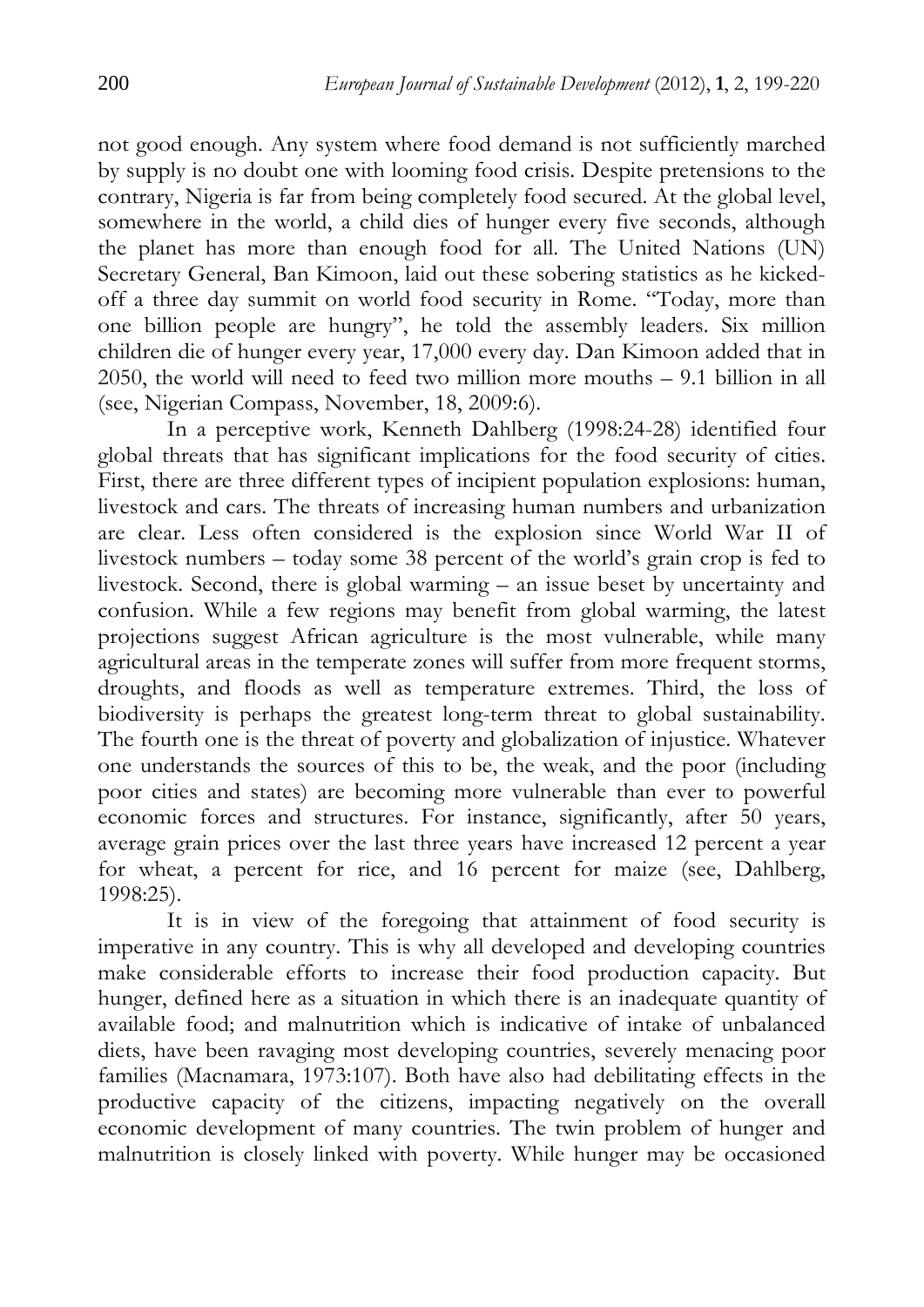mostly by lack of jobs, or hyper – inflation that causes reduced purchasing power among others, which may be eliminated or reduced with sound management of the national economy, malnutrition is caused by poor diet and has a very long-term devastating effect as people in many poor countries. Medical and anthropometric evidence has shown, for instance, a very close link between malnutrition and infant mortality, poor growth in children as well as reduced adults' immune system to fight some diseases. To be sure, malnutrition saps the working strength of an economy, cripples the mind and body of children and consequently deprives the society of its greatest potential that is, its future productive human resources (Salvative and Dowlins, 1977:61). In contrast, countries that are food-secure do not have this dreadful situation to contend with (Davies, 2009).

 Meanwhile, Nigeria is one of the food-deficit countries in sub-saharan Africa although it is arguably better in terms of production than the others. It has also not suffered any major catastrophe that could precipitate scourges of famine, mass hunger and therefore food crisis. This does not in anyway prevent public policy makers from being conscious of avoiding the debilitating impact of food shortages in neighbouring countries which has however made food security become a first order priority of the present Nigerian government (Atinmo and Adeniran, 1999:110). This paper has two major foci. First, it is to evaluate Nigeria's food security situation and second it is to explore food security and diplomacy most especially in a democratic dispensation. To achieve this objective, the paper has been divided into a number of sections. With this introductory overview, the paper proceeds to conceptualizing food security without necessarily being definitional. The third part is an evaluation of Nigeria's food security. Part four is an in-depth review of Nigeria's agricultural policies over the years. The fifth part is on the imperative of food security in Nigeria's nascent democracy. The sixth part dwells on science, technology and food security. While the seventh part also explores the nexus between food security and diplomacy in contemporary states' gamut of interactions. The paper infers that the wide gap between intents and actual practices vis-à-vis Nigeria's food policy and programmes may require a new approach and philosophy if the fate that befell Nigeria's neighbour will not befall the country more so, that the country lacks clear cut food policy. We now proceed to the conceptualization of food security.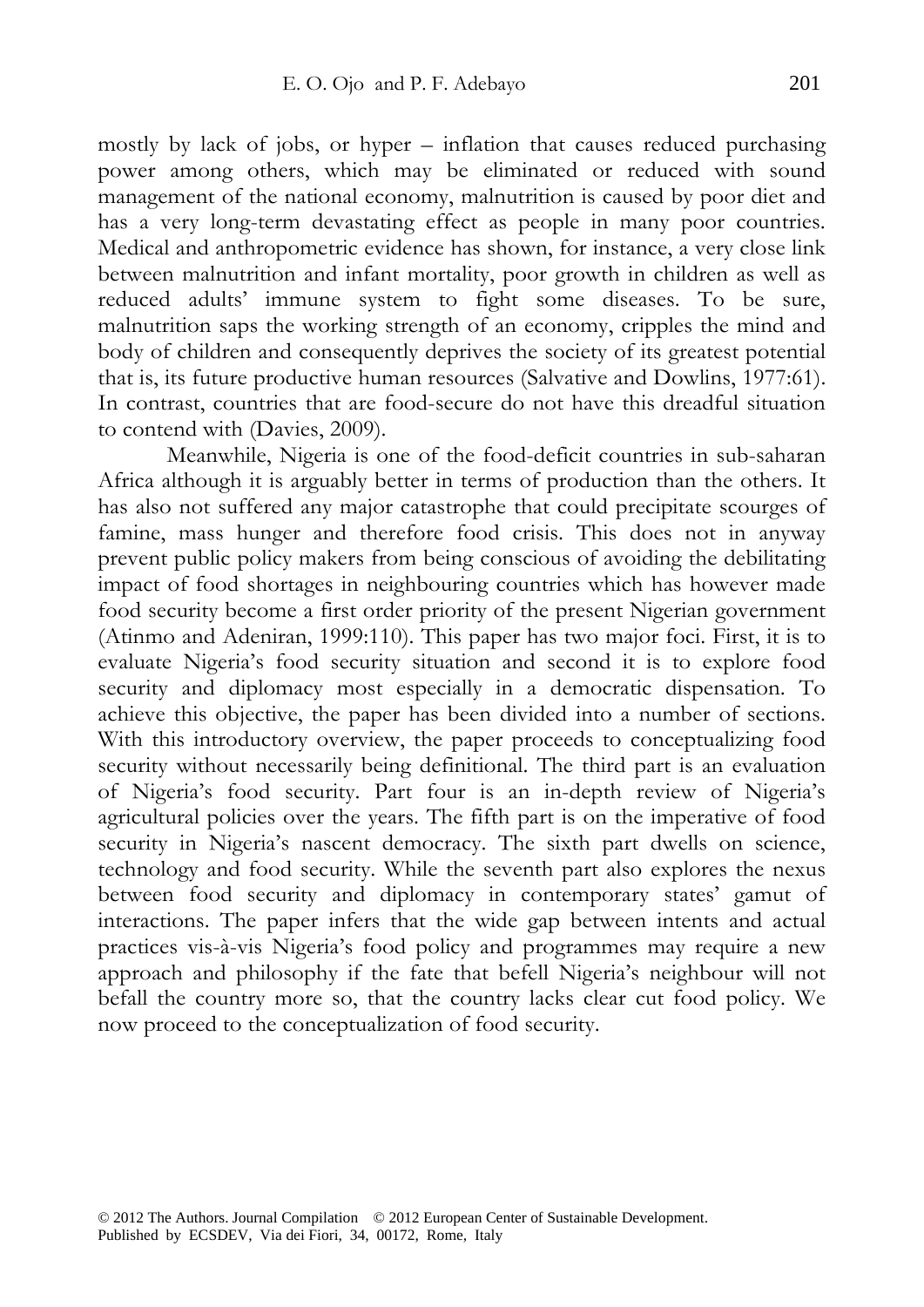#### **CONCEPTUALISING FOOD SECURITY**

Having presented the general purpose of … a study, (literature review) brings the reader to date in the pervious research in the area, pointing to general agreements and disagreements among the previous researchers … Carefully review the studies that led to the acceptance of those ideas … (Babbie, 1998).

 This section of the paper takes off with the above premise as postulated by Babbie (1998). Without necessarily being definitional, we intend to conceptualize food security. This becomes imperative in the sense that it has assumed the status of an "essentially contested concept" (see, Gallie, 1962). Simply because the concept of food security has been used in various ways. Whereas, food security in its most basic form is defined as the access to all people to the food needed for a healthy life at all times (FAO and WHO, 1992 cited in Eide, 1999:3). Though, in a simple language, a country is food-secure when majority of its population have access to food of adequate quantity and quality consistent with decent existence at all times (Reutlinger, 1985:7; Idachaba, 2004:2). What is implied in this definition is that food must be available to the people to an extent that will meet some acceptable level of nutritional standards in terms of a calorie, protein and minerals which the body needs; the possession of the means by the people to acquire (i.e. access) and reasonable continuity and consistency in its supply (Davies, 2009:4). In other words, food security can be taken to mean access by all people at all times to sufficient food for an active, health life (Reutlinger, 1985). Its central elements are: (a) the availability of food and (b) the possession of the ability for its acquisition (Adeoti, 1989:117). Food insecurity on the other hand represents lack of access to enough food and can be either chronic or temporary. In chronic food insecurity, which arises from a lack of resources to produce or acquire food, the diet is persistently inadequate (Adeoti, 1989:117).

 It should be noted that availability of food alone does not seem sufficient to explain the attainment of food security in a country. Food can be available in a country because of effective agricultural policy; good harvest in a particular year or massive importation of food; or food handout (aid). Massive food import, particularly by developing countries, usually has negative effect on foreign reserves and causes budgetary hemorrhage (Davies, 2009), while food and which is sometimes used as an economic instrument in the service of political goal of the donor countries (Ikoku, 1980:286), may even discourage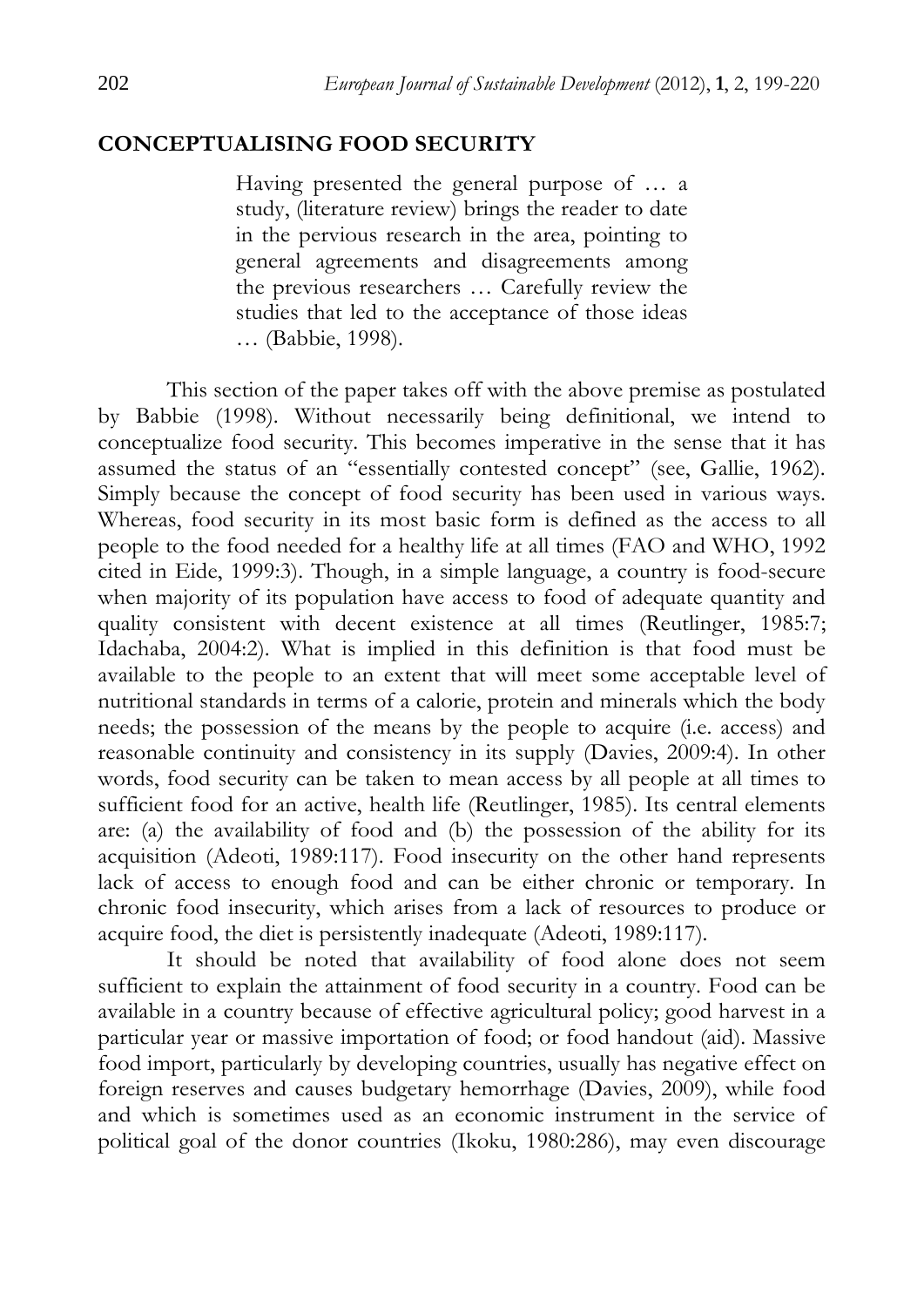food production activities in the recipient countries; any country that needs massive food input or food aid before its citizens could feed would have only a short term solution to its food crisis but would not be food-secure for all times because the feeding of the people in that country will be dependent on the willingness and sometimes the ability of the external suppliers to supply. This is not to suggest that every country that has reason(s) to import food lacks food supply. On the contrary, some countries may and do import food to offset production shocks and cover the short-fall in domestic food supplies (Lavy, 1992:126), encourage consumption of some food items or even assist the export trade of a particular target state with which they have bilateral trade agreements. Import of food by such countries may not necessarily be undertaken to solve any severe food shortage problem. To that extent, these countries are not food-insecure.

 Food security should not be seen only from the perspective of availability as earlier mentioned either in quantitative or qualitative terms. Food hygiene and safety should also be given important consideration in order to protect the health of the people. Food, for instance, may be available but the source from which the food is produced or processed may be unhygienic or that the chemical substances used to produce or preserve the food may constitute a health hazard. Health and safety consideration therefore becomes important in food production. For instance, given the likely general misuse of chemicals due to illiteracy and crass ignorance, particularly in developing countries, some chemicals used for treating livestock diseases indiscriminate application of pesticides to treat crops diseases or control pest and other agricultural parasites, may be harmful to humans much later after the consumption of the agricultural products (Sinha, 1976:21). In essence, a country should be considered as food-secure when food is not only available in the quantity needed by the population consistent with decent living, but also when the consumption of the food should not pose any health hazard to the citizens (Davies, 2009).

 The new thinking in the extant literature on food security not long ago is the nexus between the concept and human rights. On 10 December1948, the United Nations General Assembly proclaimed the Universal Declaration of Human Rights and called it a common standard of achievement for all peoples and all nations. One of these rights is the right to adequate food and to be free from hunger, which is set out in the Universal Declaration (Article 25), in the Covenant on Economic, Social and Cultural Rights (Article 11), in the Convention in the Rights of the Child (Articles 24 and 27), and in numerous other instruments (see, Eide, 1999:2). International human rights law has thus firmly established that everyone has a right to adequate food and a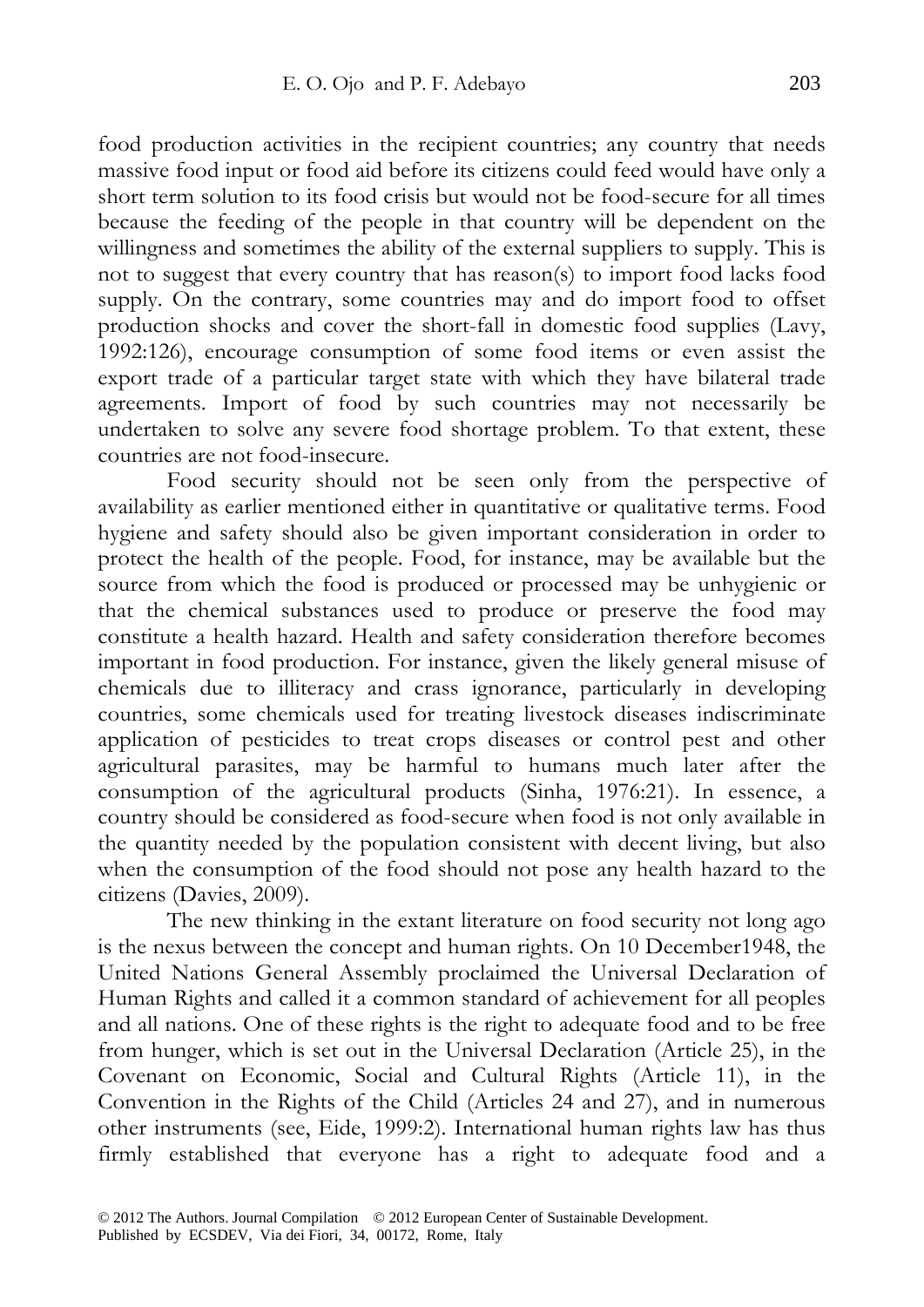fundamental right to be free from hunger. These rights are assumed to be universal, though clearly they are not yet globally enjoyed. While there has been a long process to make these rights universal since 1948, much remains to be done. Eight hundred million human beings around the world suffer from severe malnutrition, for them, food security is non-existent. This represents a severe weakness in existing human rights policy (Eide, 1999). In the words of Jenkins and Scanlan (2001:718), food is the most basic of human needs and is central to the discussion of human rights and social development.

 In the same vein, food security has been promoted by the United Nations as the most basic human need and as a central indicator of absolute poverty and physical well being. Food security refers not only to an adequate aggregate supply of food, but also means that "all people at all times have both physical and economic access to basic food". This requires not just enough food to go around. It requires that people have ready access to food (UNDP, 1994:24 also cited in Jenkins and Scanlan, 2001), this is measured using two indicators: (1) food supply is measured as the mean daily per capita supply of calories and protein (FAO 1996) and (2) the child hunger rate is measured by the percentage of children under age 5 who are undernourished (UNDP, 1994). It is in this context that Clover (2003:5) averred that 'no human right has been so frequently and spectacularly violated in recent times as the right to food". Africa which reversed from being a key exporter of agricultural commodities into being a net importer, has the highest percentage of undernourished people and has shown less progress on reducing the prevalence of undernourishment in the last 30 years. Chronic food insecurity now affects some 28% of the population that is nearly 200 million people who are suffering from malnutrition. Acute food insecurity in 2003 is affecting 38 million people in Africa who are facing outright risk of famine with 24,000 dying from hunger daily. Famines are the most visible and extreme manifestation of acute food insecurity. Of the 39 countries worldwide that faced food emergencies at the beginning of 2003, 25 are found in Africa.

 It is vital to add that Amartya Sen (cited in Clover, 2003) has been credited with initiating the paradigm shift in the early 1980s that brought focus to the issue of access and entitlement to food. Food insecurity is no longer seen simply as a failure of agriculture to produce sufficient food at the national level, but instead as a failure of livelihoods to guarantee access to sufficient food at the household level. Today, most common definition begin with individual entitlement, though recognizing the complex inter-linkages between the individual, the household, the community, the nation and the international community (see, Clover, 2003:7). In the 1996 Rome declaration on world food security, food security is defined as: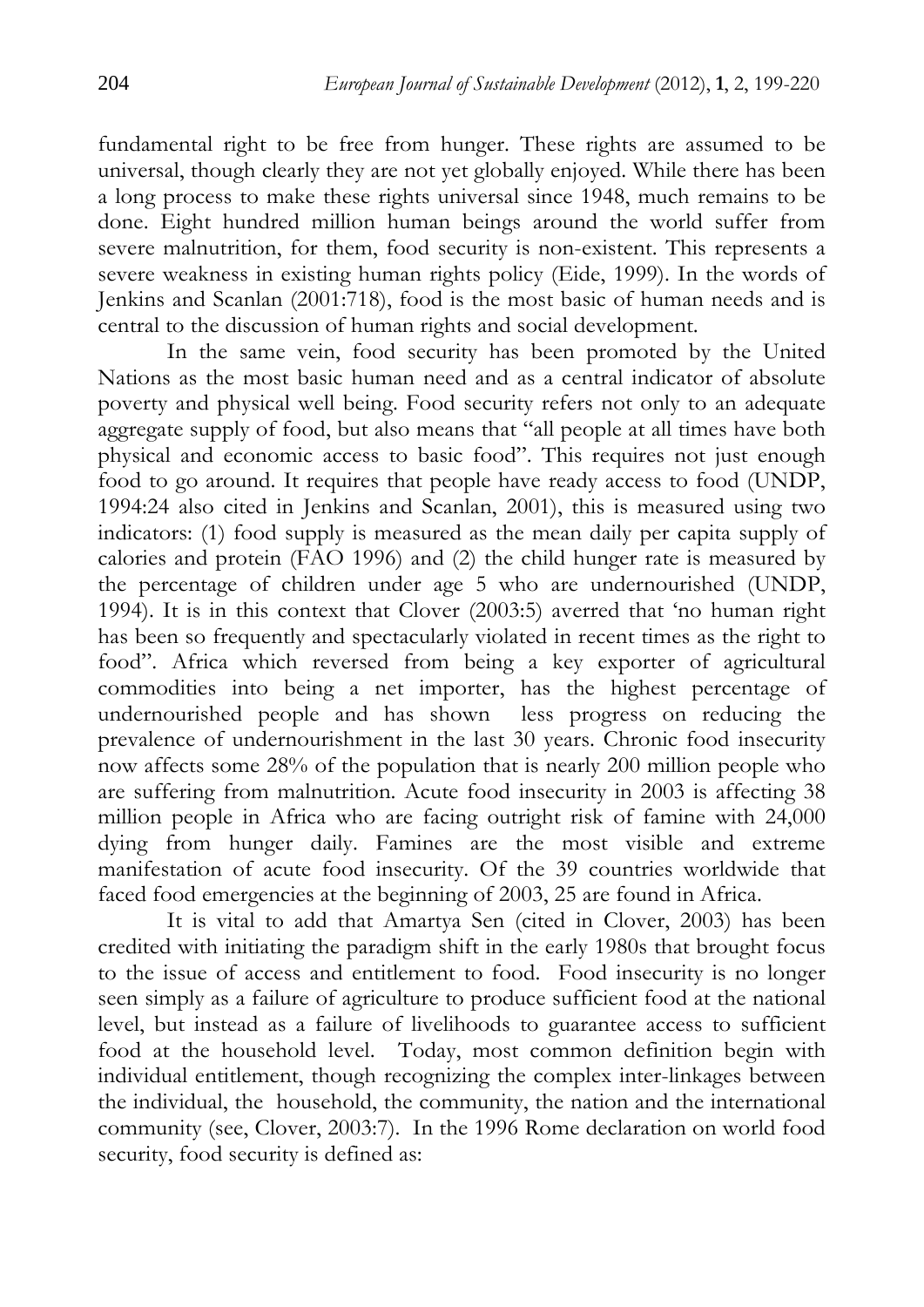food that is available at all times, to which all persons have means of access, there is nutritionally adequate in terms of quantity, quality and variety, and is acceptable within the given culture (cited in Clover, 2003:7).

Availability, access and affordability are all elements of food security complex issues that encompass a wide range of interrelated economic, social and political factors – internal and external which challenge Africa's ability to address food security.

 In a perceptive work, Menghestab Haile (2005: 2169) identified a number of factors that are responsible for the precarious food insecurity, in Africa. They are: low agricultural productivity, lack of agricultural policies, poor infrastructure and high – transport costs, lack of appropriate marketing strategies, frequent extreme weather events, high – disease burden including HIV/AIDS, weak financial support systems, lack of safety net systems and political conflicts. The greatest challenge facing food security in Africa too for Smith (1998:207) is poverty. We now proceed to the evaluation of Nigeria's food security situation.

# **EVALUATING NIGERIA'S FOOD SECURITY**

 In the 40s and early 50s, Nigeria did not have to contend with the problem of food insecurity. The system was able to feed her citizens and at the same time export the surplus food items. Every regions of the country specialized in the production of one or two major crops, whether food or cash crops, and together the country was relatively self-sufficient in food production. Nigeria had the groundnut pyramids in the North, the cocoa maintains in the west, oil palm and kernel heaps in the East and the rubber plantation in the mid-west (see, Tell, August 3, 2009:2). But when oil was discovered in 1956 and exportation of it started in 1958, things started changing gradually, and later furiously. It was like declaring holiday for hoes and machetes. As oil prices went up, interest in agriculture waned which marked the beginning of decline into the abyss as a polity.

 The consequential effect of the decline like some countries of the world, the nation's economy is feeling the brunt of the rising cost of food items, especially the rise in the prices of staple foods. Significantly, the price of rice has increased by over 100 per cent since 2006. It is instructive to note that Nigeria requires 2.5 million metric tones of rice annually while local rice production is less than half a million metric tones per year (Teel, May 5,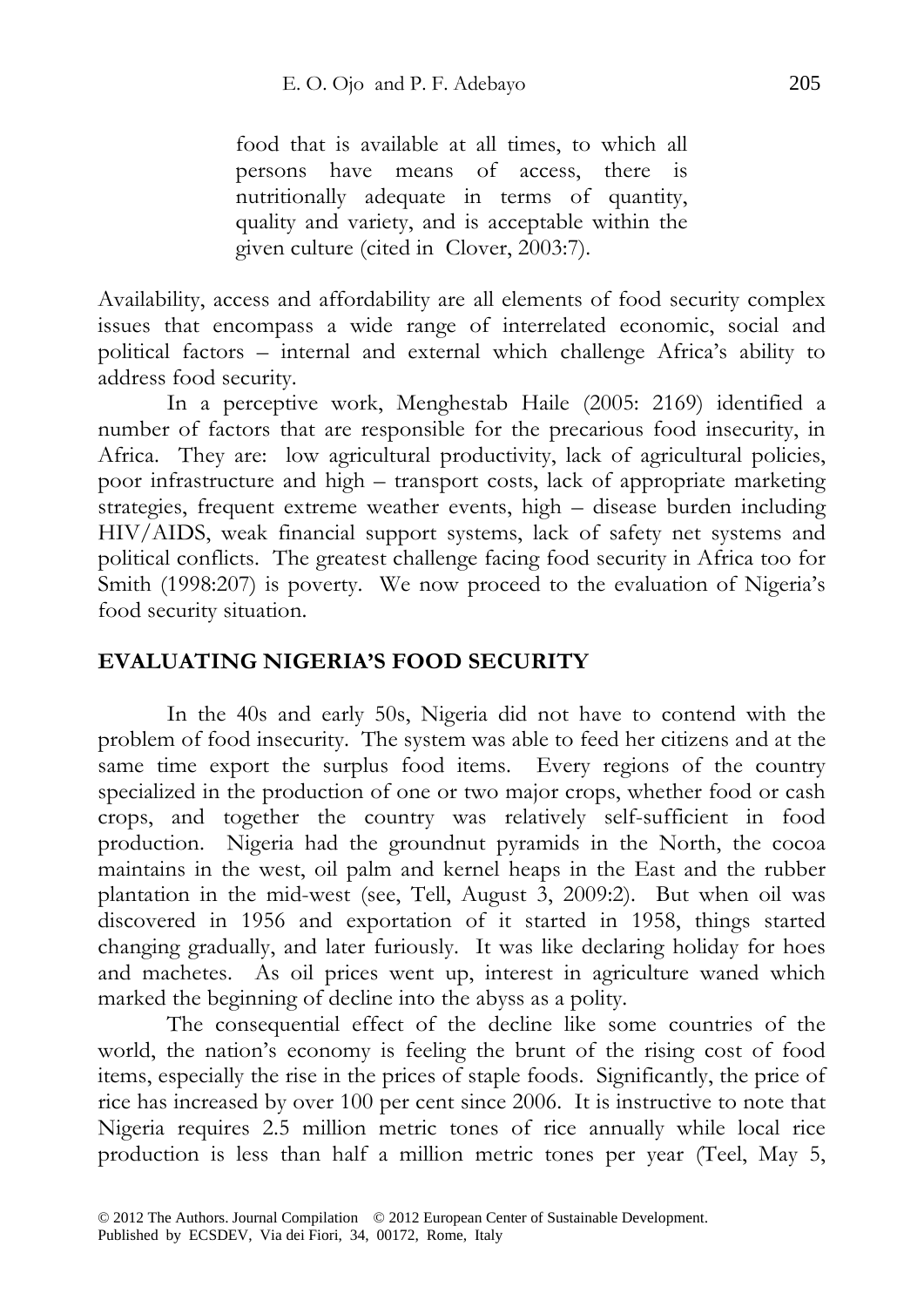2008:23). With these figures as released by Minister of Agriculture and Water Resources, Nigeria is short of two million tones of rice, which it has to source from other countries. It is estimated that Nigeria spent a whopping \$2billion dollars importing about six million tones of wheat, \$750 million on rice \$700 million on sugar and \$500 million on milk and other dairy products (Tell, May 5, 2008:23). As things stand now, Nigeria is likely to spend even more. With the global rise in food prices, the United Nations Food Security Information Note, (FOSIN), of November 2007 showed that "market tensions manifest, in part, through price increases would be most acutely felt by vulnerable households, where difficulties in accessing cereals would lead to localized food security problems (see Tell, May 5, 2008:23).

 Beyond high prices of staple food items in Nigeria, drought and political situation in neightbouring countries like Chad, Cameroun and Niger seem to pose a threat to a state like Borno as they rely on the state for their food supplies. Another problem according to the Ministry of Agriculture and Water Resources, responsible for the food crisis in Nigeria is not unconnected with the fact that "Nigeria's agriculture is mainly rain-fed and she has not taken full advantage of its irrigation potential estimated between two and 2.5 million hectares". The area under irrigation is officially estimated at about 220,000 hectares or less than one per cent of the total areas under crops. The contribution of irrigated agriculture to crop production is, therefore, very small (see, Tell, May 5, 2008).

 In contrast, while drought presents a major problem for the affordability and availability of food items, excessive rain has also contributed significantly to the current hike in food prices. Statistics from Gombe State alone as compiled by Gombe State Emergency Management Agency (GSEMA) show that about 999 farmlands in the state were affected by floods which destroyed yams, maize, vegetable, sugarcane and cassava farms in 2007 (Tell, May 5, 2008), when data from other states are added together, no doubt, the ripple effect becomes staggering.

Whereas, climatic conditions favour the rising food prices, the deficiencies in the delivery of farm inputs also come to the fore as a major challenge to farmers. Another factor is the low usage of fertilizers, occasioned by using the poor level of availability resulting in low crop yield. The Ministry of Agriculture and Water Resources has disclosed that current use of fertilizer is about 1,000,000 metric tones per annum, while the projected demand estimate is 3.7 million metric tones. While the "average worldwide rate is 93kg per hectare of NPK, the rate for Nigeria is around 13kg per hectare" (Tell, May, 5, 2008).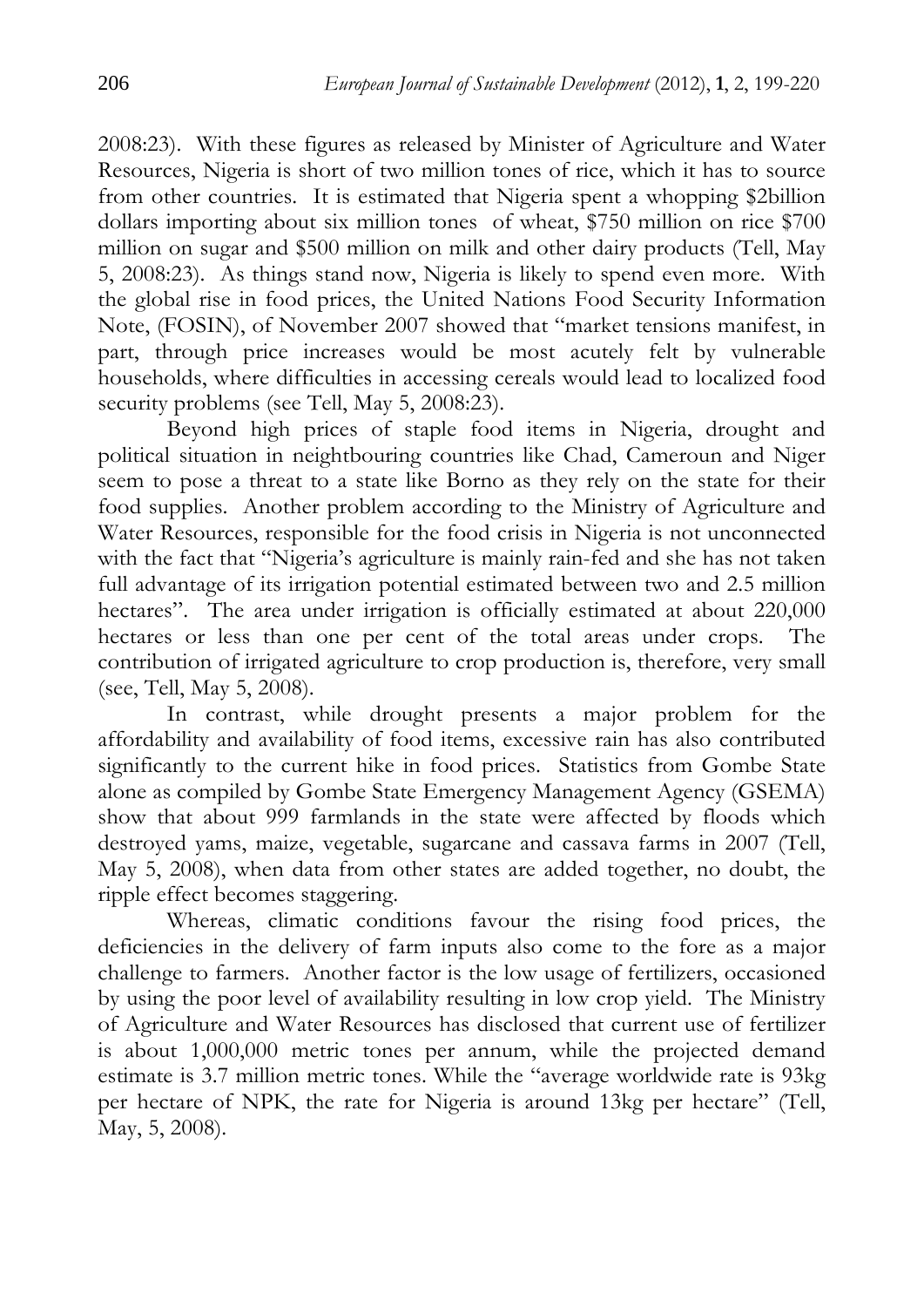Indeed, these are challenges threatening the food security of nations. While the federal government has instructed that the strategic grains reserve be released to ameliorate the scarcity and rising prices, Abba Ruma, Nigeria's Agriculture and Water Resources Minister, has indicated that even this may have its shortcomings. In the sense that this short-term solution may not work because the reserves do not have the essential food items such as rice, wheat and sugar, whose prices are increasing in the global market steadily (Tell, May 5, 2008). According to the minister, 65 per cent of the Nigerian population is suffering from lack of food security, adding that 40 per cent of children under five are stunted and 25 per cent are under weight. In fact the poverty situation of the country is brought home by the 2006 Global Index of Hunger which ranked Nigeria as the  $20<sup>th</sup>$  poverty-stricken nation.

#### **A REVIEW OF NIGERIA'S AGRICULTURAL POLICIES**

 The Nigerian government is not taking things for granted. All efforts directed at restoring agriculture to its former status before the oil boom in the national economy in terms of its higher contribution to the Gross Domestic Product (GDP), could be regarded as evidence of increased concern for and commitment to food security. In desperation, the Gen. Yakubu Gowon military government embarked on a gargantuan importation of rice in the early 1970s to stave off hunger. But Nigerian ports did not have the facility to handle the huge importation of what came to be called the Rice Amada. The ports were choked by rice and a decogestation committee had to be set up (see, Ekpu, 2009:12). At the end of the day, massive importation of rice could not tackle the long term problem of food security; rather than a profound agricultural policy shortly after the civil war. Whereas, Nigerians suggested to the government then that the over bloated army which became redundant after the civil war could be drafted to the farm to boost agricultural production. This poliy option was discarded simply for security reason.

 In 1976, General Olusegun Obasanjo government started what was known as Operation Feed the Nation, (OFN). This was intended to be some kind of agricultural revolution in which everyone was asked to be involved to plant something, anything, anywhere. Those who didn't have farms as gardens resulted to flower pot farming. However, for various reasons, these efforts did not produce the bumper harvest that was expected and cynical Nigerians nicknamed the programme Operation Fool the Nation (Ekpu, 2009:12).

 When Sheu Shagari took over as President in 1979, he embarked on a mere change of name. He called his own initiative Green Revolution without any significant change in conception, content or context of the policy. Thus,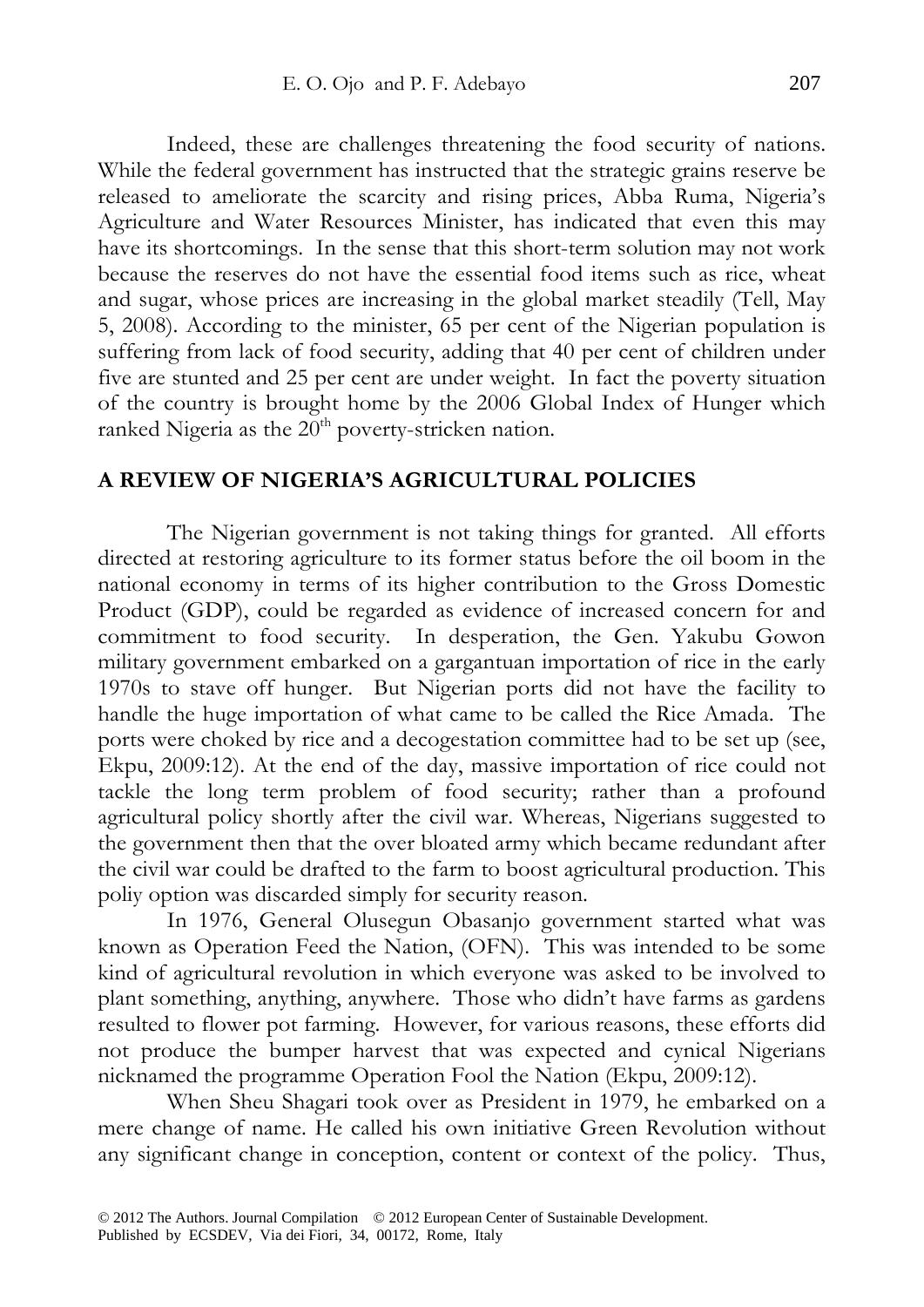the programme could not make any appreciable impact. Not only that his government was weighed down by corruption that it could not achieve much in all fronts. Then came General Ibrahim Babangida's Directorate of Food, Roads and Rural Infrastructure, DFRRI in 1985. It was supposed to be a comprehensive, integrated programme for massive food production and rural transformation. On paper, it was great but in actual practice, the programme was invested with massive corruption and eventually frustration.

 However, with the advent of civilian administration in 1999 greater attention was given to food production. The Nigerian Minister for Agriculture, publicly restated government's commitment to combat hunger and malnutrition by providing adequate food for the people and ensures food security for all. To achieve this goal therefore, a number of what he called food security initiatives were launched (see, Bello, 2004:1-6). They include:

- 1. **Special Programme for Food Security (SPFS):** This is a programme by which the government sought the assistance of the Food and Agriculture Organization (FAO), in disseminating information on proven and accessible technologies to 109 farming communities across the country to enhance food production and substantially increase income levels of the farmers.
- 2. **Root and Tuber Expansion Programme:** This is an agricultural programme supported by International Fund for Agricultural Development (IFAD), which made available to farmers the necessary information on improved processing technology and expansion technique for cassava and cassava products.
- 3. **Fadama Development Project:** The Fadama project is for ensuring all-season farming through large scale irrigation system or naturally flooded areas (Fadama) of a number of crops, plants, fruits and vegetables.
- 4. **Community-based agricultural and rural development schemes:** This comes under different names such as farm settlement or back-to-land programmes. In this type of schemes the participants who are usually men, are encouraged by the government to take to farming by providing them with material and financial support.
- 5. **Provision of infrastructures**: Such as linking up the rural areas through new access roads and grading the old ones; supplying energy through rural electrification; distributing farm inputs like seedlings and fertilizer; selling or leasing tractors and harvesters to farmers to encourage mechanized farming and providing improved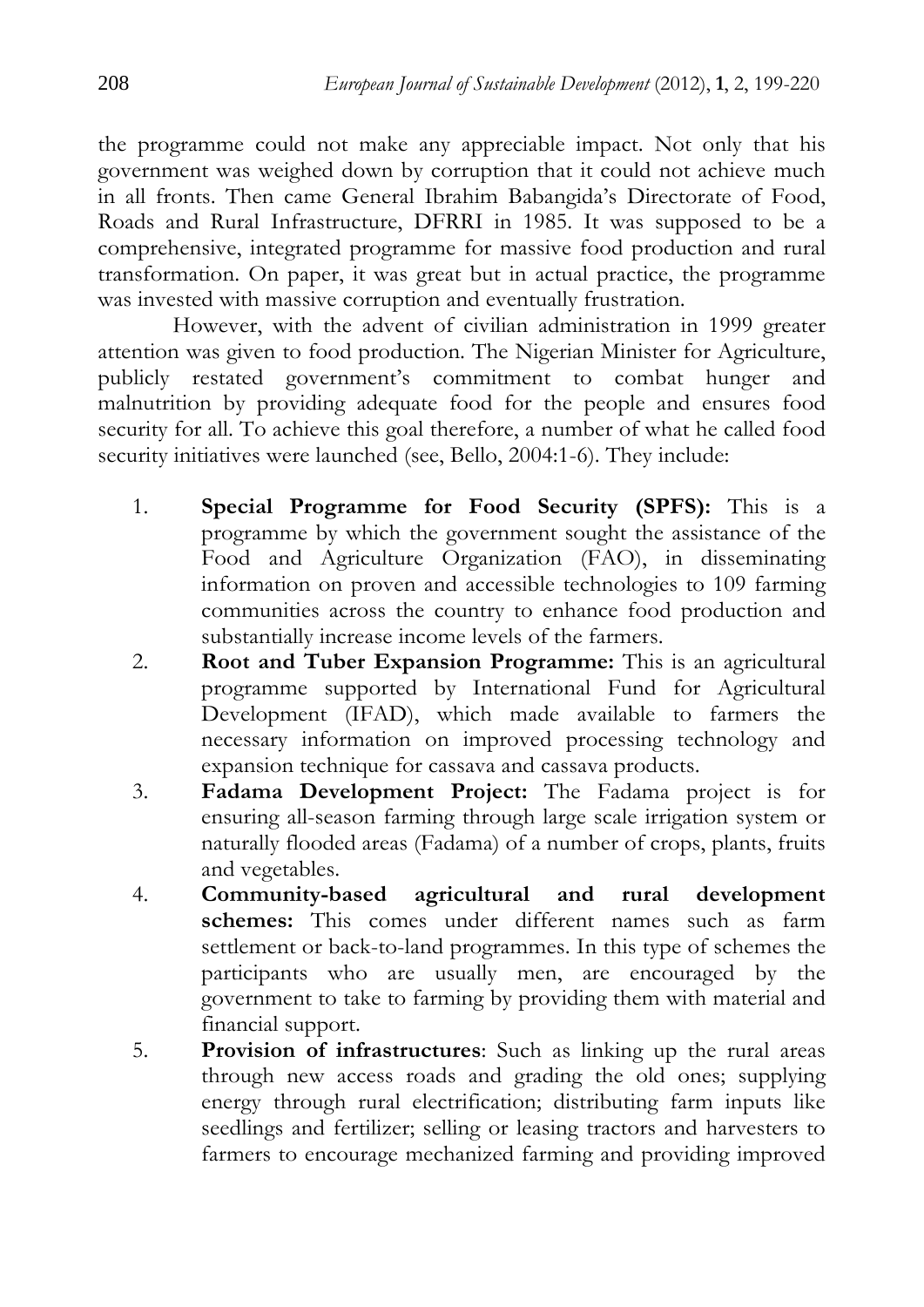storage facilities to reduce post-harvest loss of agricultural products, put at between 25 and 30 percent (*Vanguard*, October 27, 2004).

- 6. In collaboration with the United States, the government commissioned the American-based International Centre for Soil Fertility and Agricultural Development (ICSFAD), to study the problems militating against increased agricultural production in the country. The main objective here is to assess the soil type and use the result to determine the appropriate type of fertilizer that would be used by the farmers.
- 7. Policy instrument and direction by which the government (a) banned, among other items, the importation of some agricultural products. The effect of this ban is said to have "unleashed boundless productive energy in the areas of livestock production and agriculture" (see Presidential National Day Broadcast, *Nigerian Tribune*, October 1, 2004); (b) sold fertilizer to farmers at subsidized rate and (c) facilitated increased investment in agriculture by strengthening the financial capacity of state-owned agricultural banks to grant soft-loans, and pleading with the private commercial banks to extend low-interest loan facilities to large-scale and smallscale farmers. The plea has been largely ignored by the commercial banks probably because of the perceived risk in agricultural financing and the negative consequences of volatile agricultural market (Larson et. al., 2004:199-250).

The programmes, policy instruments and policy direction enumerated above are clear indications of government's interest in and commitment to, increased food production. According to the government (NEEDS Document, 2001:88), the numerous initiatives are expected *ceteris paribus* to:

> *Provide incentives for private sector participation in the agricultural sector, foster effective linkage with the industrial sector; add value to agricultural produce through processing for export, create more agricultural and rural employment opportunities; increase the income of farmers; reduce drastically the rising trend in food import and ultimately achieve food security (see also Davies, 2009:9)*

There are, in fact, some euphoric claims from government agencies and officials that the policies and programmes are already yielding desired results because the agricultural sector has recorded unprecedented annual growth rate of seven percent (7%); that the strategic grains reserve has reached 150,000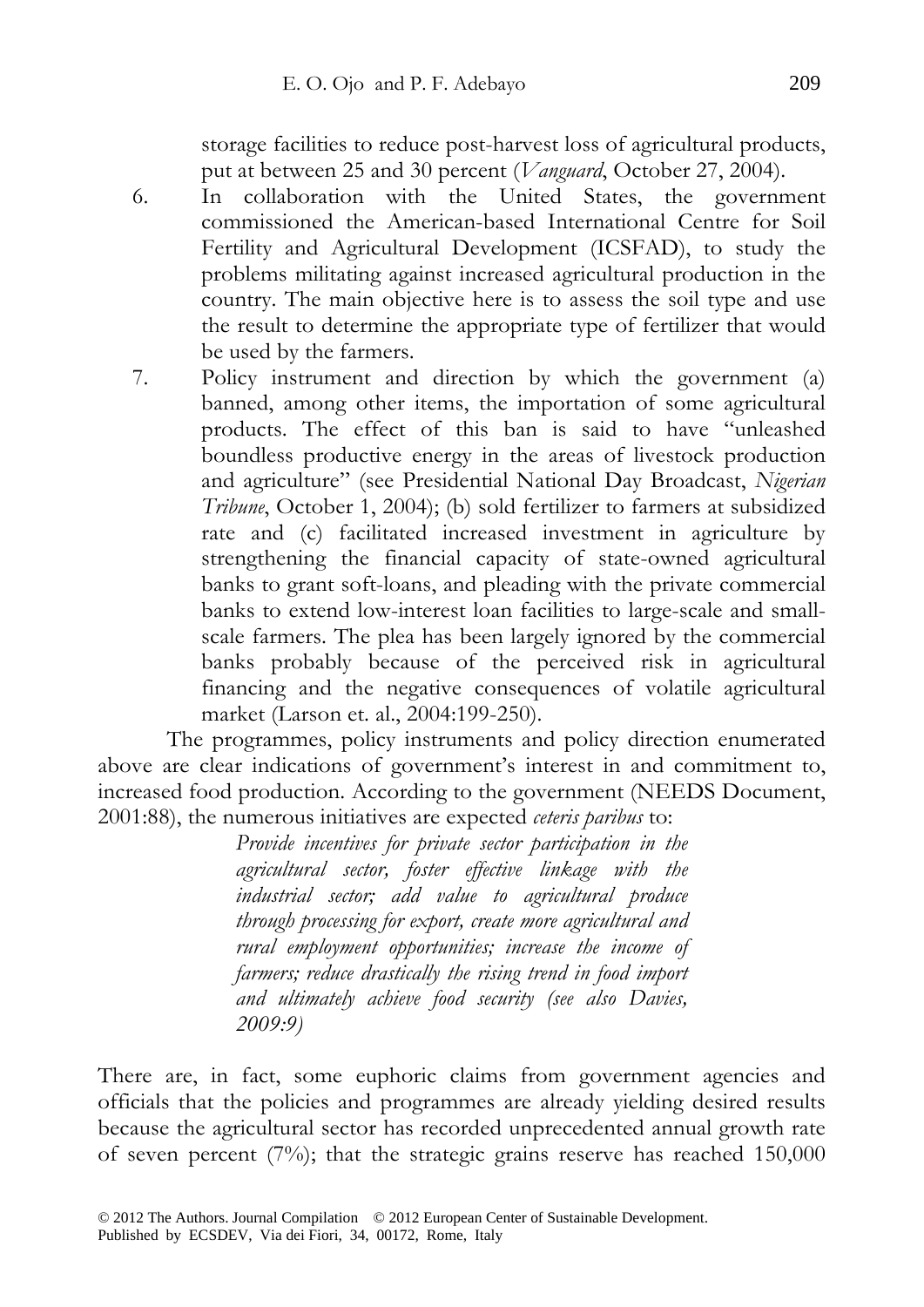tons, and still rising. It has also been said that increased food production has encouraged the World Food Programme to contemplate the establishment of an office in Nigeria from where it would obtain food for other African countries in need (see Presidential National Day Broadcast, *Nigerian Tribune*, October 1, 2004). However, the situation on the ground out rightly negates this claim of super success by the government.

 One major policy that deserves comment during the administration of President Olusegun Obasanjo between 1999 and 2007 is the 'cassava initiative'. The policy was to promote exportation and increased productivity. This policy resulted into glut in cassava production. But the 2003 initiative in rice by the same Obasanjo administration did not yield as much result. There was no sustainable back-up to the presidential initiative on rice. Out of the N182.2 billion Naira earmarked for the programme, only N5 billion Naira was released as take-off grant (see, *Tell*, May 5, 2008:25). Not only that the glut in cassava production eventually robs the state of low price as a result of massive exportation of the produce.

 In the same vein, the state of hunger in the country is worsened by the neglect of the agricultural sector. It is instructive to note that over the years, the sector has not received up to 10 per cent allocation in federal budget which is the minimum requirement according to Maputo Declaration of sufficient food production. The highest the sector has received is about seven per cent in 2008 budget (*Newswatch*, May 5, 2008:27). Up to 2007, budgetary provision to agriculture was three per cent. The greatest challenge in achieving food security in Nigeria, no doubt, has been inadequate funding. The league effect of the underfunding of agricultural sector in the federal budget has always been the unpalatable massive importation of food items. For instance, Nigeria spent \$2.85 billion dollars on the importation of various food items as at 2006. A breakdown of this figure showed Nigeria imported 36 per cent of its rice need costing \$267 million dollars, sugar, 99 per cent costing \$1 billion, wheat 99 per cent totaling \$1 billion dollars and tomatoes 14 per cent costing \$50 million dollars. Fish import is 66 per cent per consumption costing \$500 million dollars (see *Newswatch*, May 5, 2008:27).

 Over the years, the federal government has got help from different international bodies such as the World Bank, Food and Agricultural Organisation FAO, United States Agency for International Development USAID, and International Fund for Agricultural Development, IFAD, to boost its agriculture to feed the nation. FAO has about 20 programmes and projects in agriculture in Nigeria. There is the national special programme for food security whose second phase took off in 2008. The amount slated for this programme is \$364 million. Also the World Bank has Fadama programme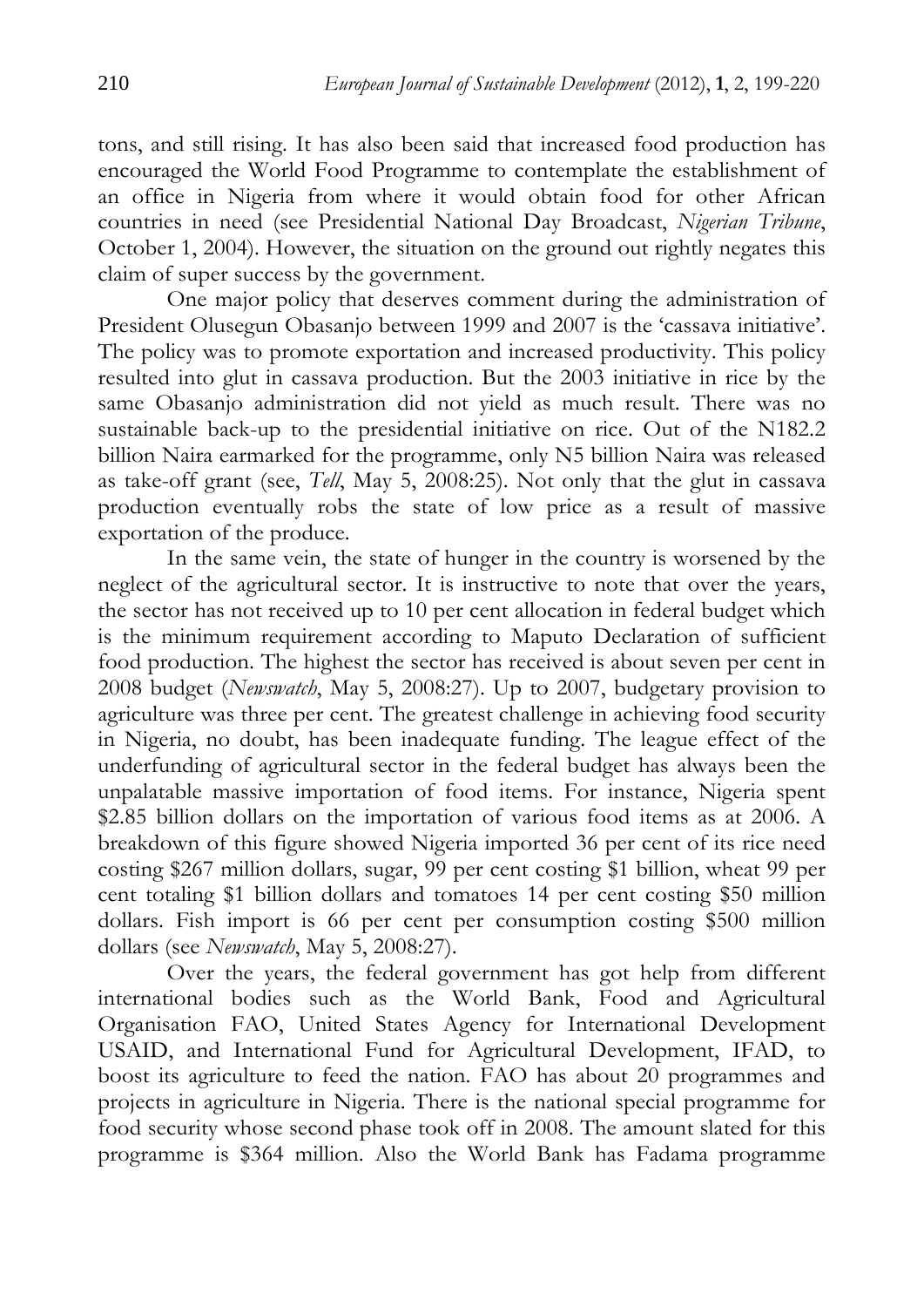which is going into its third phase. The bank since the 90s has spent about \$417 million dollars to boost agriculture in the country.

From the foregoing, successive administrations have been trying to ameliorate the food security problem. But the wide gap between intents and actual practices has always been the bane of Nigeria's agricultural policies. At a special colloquium organized by the Newswatch Communications Limited in partnership with Adamawa, Benue, Delta, Imo and Edo States with the theme "Agriculture and Food Crisis in Nigeria", a number of problems have been identified inhibiting effectiveness of agricultural policies. Some of them are:

- (a) Policy somersaults, that is, the frequent changes of policies on agriculture as one government replaces another. On each occasion, Nigeria has always had to start afresh.
- (b) Agriculture is still regarded as a vocation for the illiterates in the rural areas who have nothing better to do. The big farmers – politicians, retired generals and businessmen – engage largely in crops or animals cultivation that are not common staples. They have pineapple plantations, ostrich and other exotic farms that add nothing to our quest for food security. The lack of mechanized farming is certainly something to worry about.
- (c) No one knows the impact of the agriculture credit scheme with the banks and that is precisely because the impact must be very little.
- (d) Corruption which has been a serious problem in the country has not left agriculture untouched. The river basins, dams, silos and fertilizer contracts have, over the years, been dripping with corruption. How can agriculture grow if corruption is stymieing its growth?
- (e) Many women are small scale farmers; in fact, they form the bulk of the farming constituency, but hardly are they consulted on policy and or gender issues that affect agriculture, land ownership and or usage. Such gender insensitivity is pervasive.
- (f) Farmers are not well remunerated for their products. Nigeria produces the largest quantities of cassava, yams and cocoyam in the world, but the impact on their income is minimal and this tends to discourage them.
- (g) Fertilizer is an important ingredient for improved yield but Nigeria plays politics with it. The people who get fertilizer allocations hardly have farms, they only have party cards. In 1993/94 cropping seasons, government provided one million metric tones of fertilizer. But by 1997, subsidy on fertilizer was removed and fertilizer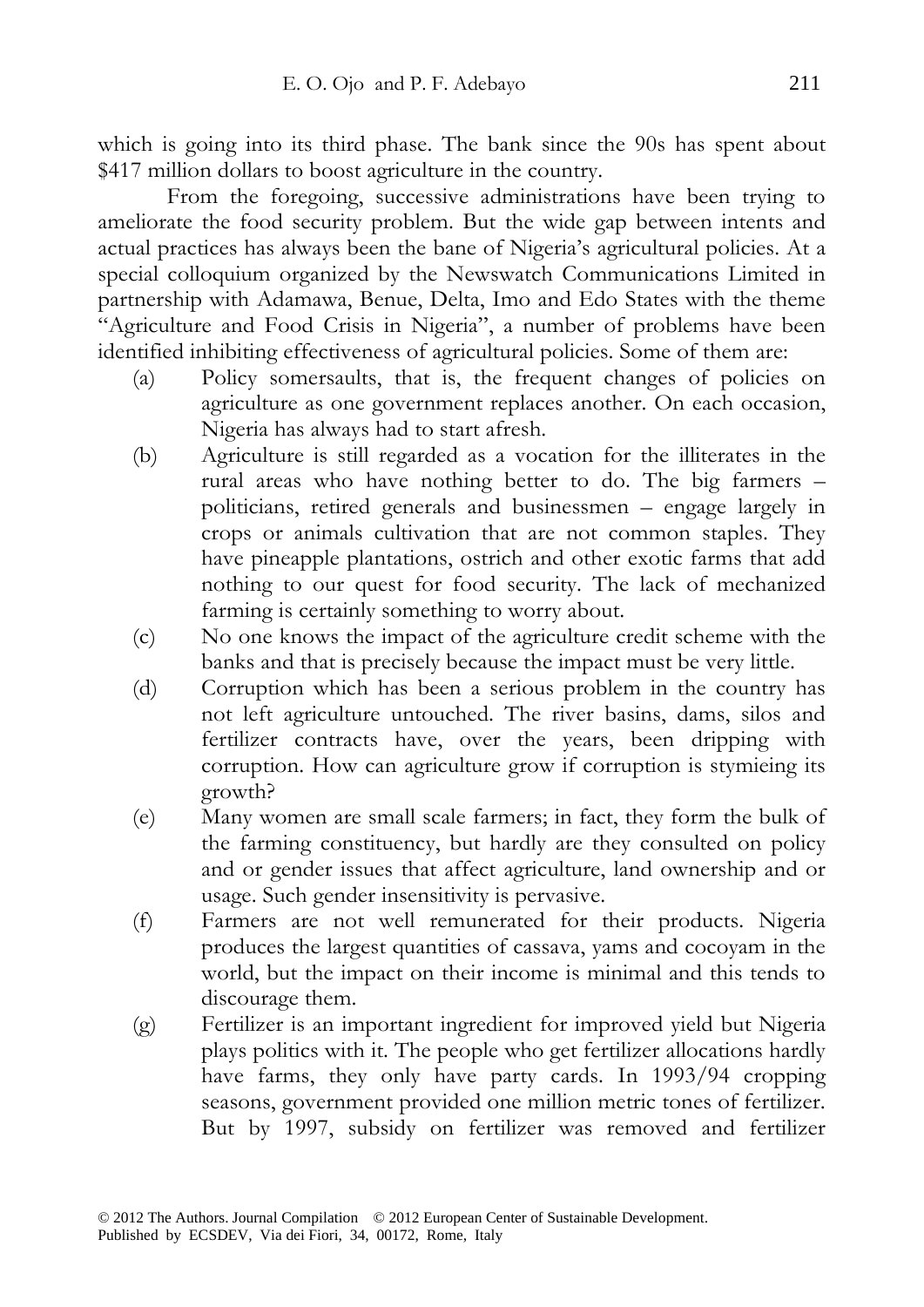consumption dropped to 200,000 metric tones, the lowest ever, thus worsening the food situation.

- (h) In 2008, the federal government allocated N89.95 billion for agriculture and water resources. Apparently, not much of that money was released which is why there is a lot of controversy about budgets that are approved but hardly implemented in Nigeria.
- (i) Climate change is threatening agricultural production through higher and more variable temperatures, changes in precipitation patterns and increased occurrences of extreme, events such as flood and drought. Besides, the developed countries have fashioned out a response to global warming by using biotechnology to produce biofuel, the so-called green fuel. They are producing biofuel from some food items which will do two things: lead to a reduction of demand for oil and an increase in food shortage (see, Ekpu, 2009:13).

### **IMPERATIVE OF FOOD SECURITY IN NIGERIA'S NASCENT DEMOCRACY**

 In the preceding section, we have comprehensively addressed Nigeria's agricultural policy along with the accompanying pitfalls. But in the extant literature, there is a wide difference between food policy and agric policy. While agricultural policy is targeted at an expanded food production, food policy has as its goal consideration for minimum multinational standards that will guarantee food security. While expansive agricultural policy is being pushed, there is also the need for a national food policy which seeks to assure all citizens access to food supply that is reasonably priced, relatively safe, adequate in quantity and nutrition (Claffey and Stucker, 1982:50; Nyangito, 1999:112). Presently, Nigeria has no food policy perhaps because there is little appreciation of its contemporary role to agricultural system and practices to promote relative self-sufficiency in food production. To put the matter in perspective, a food policy properly formulated will encompass diet policy that shows for example, the relationship of good diet with good living as well as casual link between inappropriate or insufficient diet and major and common debilitating diseases. With the current knowledge of human nutrition, a food policy will be guided by what the human body requires and which particular food items provide it, all of which are pre-requisites for effective food choices by the people.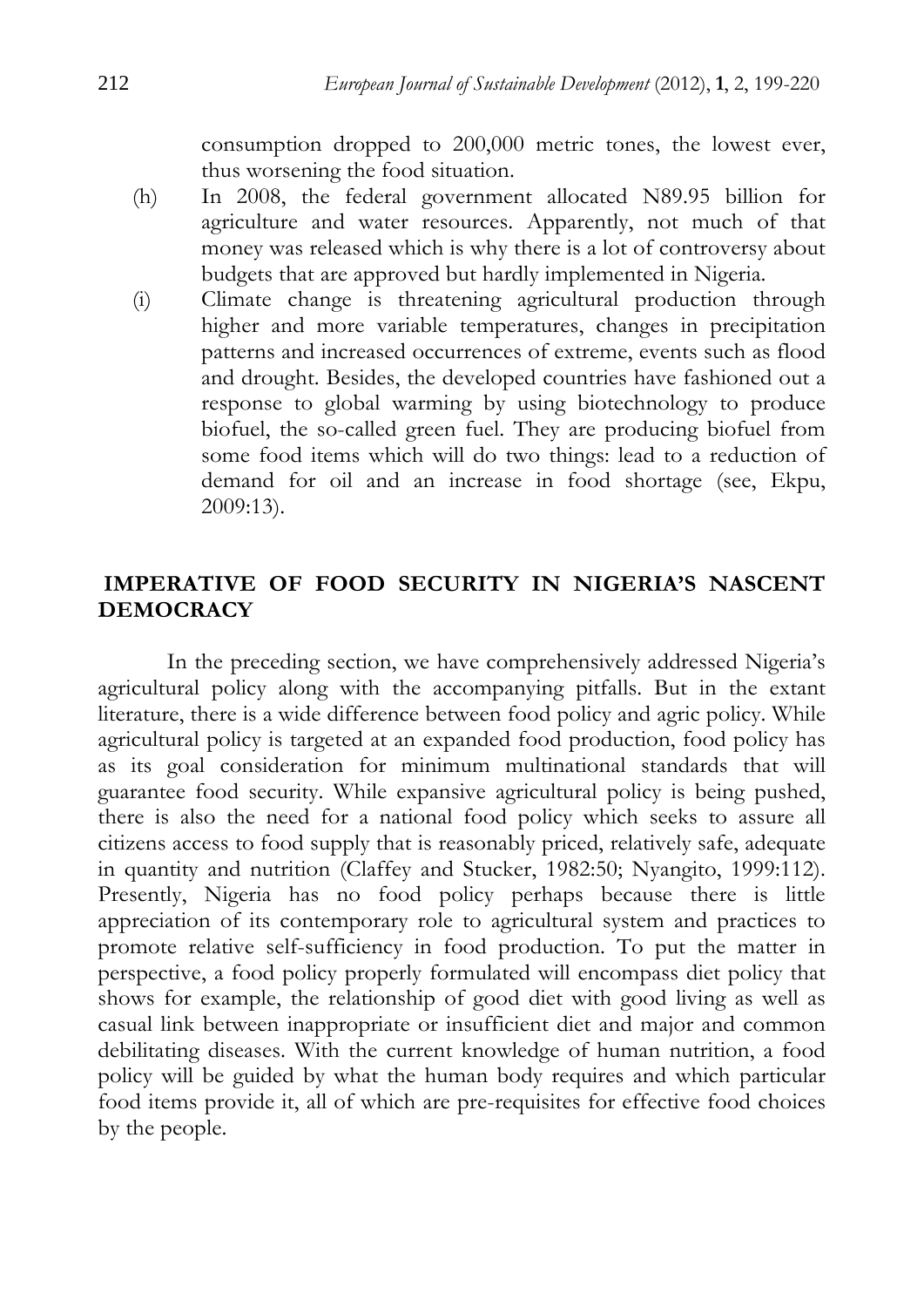Furthermore, a food policy, unlike agricultural policy, should stipulate safety guideline for food production in the growing food industry, it will crystallize in food safety regulations such as the minimum requirements of basic nutrients that must be present in the food, the conditions under which the food is produced, its packaging and even the advertisement to promote the consumption of the food. Similarly, safety guidelines embedded in food policy should prohibit very harmful practices that may occur in the dairy industry and meat processing factories, as well as the use of carcinogenic food additives and food enhancer that are routinely used by bakers to preserve food or improve its taste (Davies, 2009).

 Pesticides, therapeutic drugs and chronically compounded feeds for crop production and improved nutrition for livestock respectively are some of the inputs which experts in agriculture regularly advise and encourage farmers to use while the government sometimes makes them available at subsidized price. But the manufacture, distribution and the application of these agrochemicals can hardly be effectively monitored or controlled without first formulating a good food policy that incorporates safety concerns (Oniang'o and Allotey, 1999:267-267).

What this tantamount to is that the goal of food security will remain unattainable if all that matters to the government is simply making food available in the quantity desired by the people but its consumption is capable of causing the consumers all sorts of ailments, then that country cannot be listed among those that have achieved food security. It is against this background that National Food and Drug Administration and Control (NAFDAC) was established not long ago. However, much as this agency is working hard to be effective in preventing food poisoning and fake drugs, there are a number of reasons why it has not been able to achieve much viz:

- (a) its emphasis in terms of its operations and its laboratory facilities has been in ridding the country of fake, substandard and expired drugs, manufactured in or imported into the country;
- (b) it is not proactive enough in beaming its search light in the production, sale and distribution of foods as it tirelessly add commendably does on fake and expired drugs; and
- (c) its activities overlap with those of the Standard Organization of Nigeria (SON) another regulatory agency, empowered to set standard for all consumer products, including food, drugs, cosmetics, tyres, cables etc.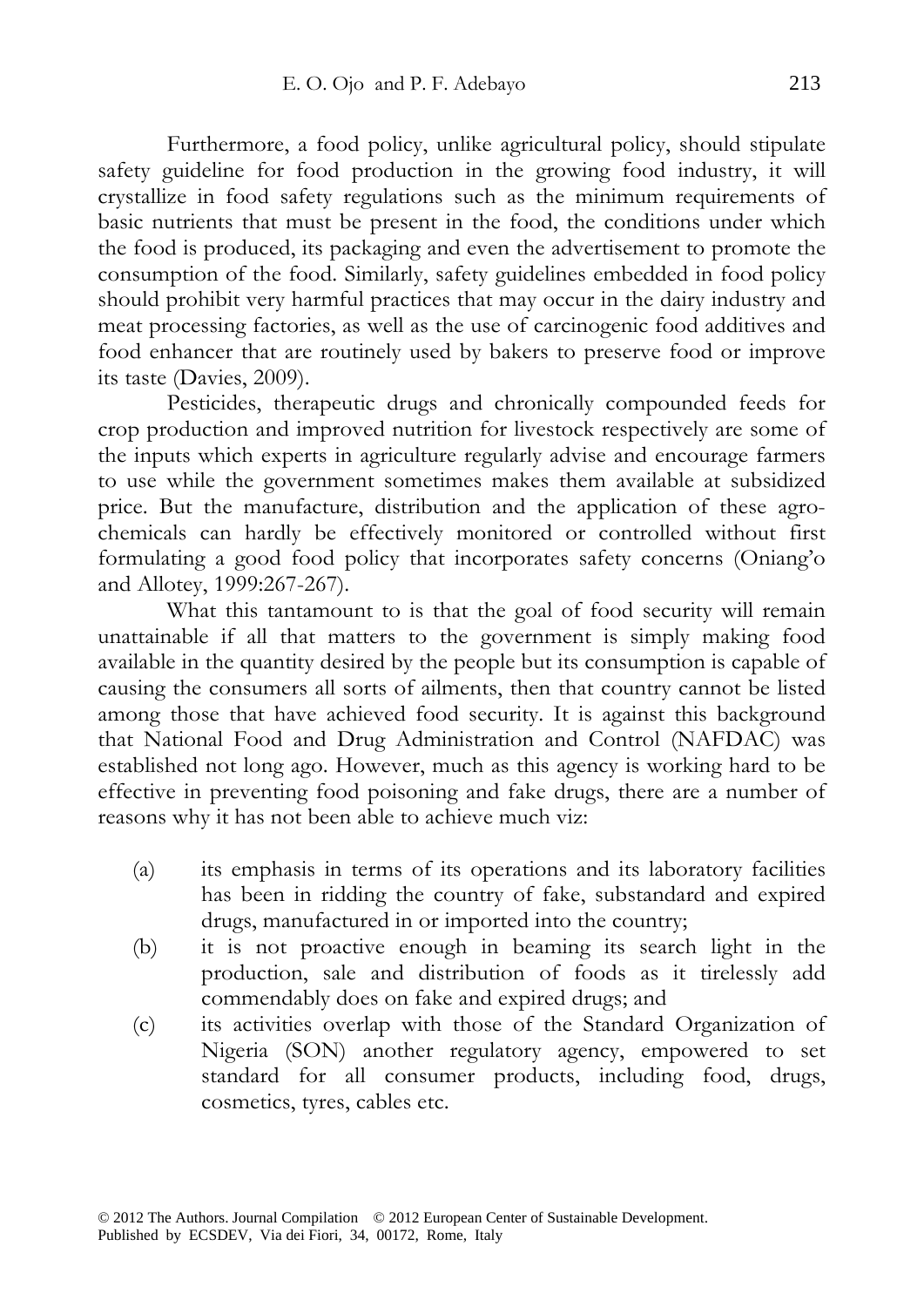Thus, it is imperative that Nigeria gets a comprehensive food policy that focuses on quality rather than quantity. This may go a long way in boosting life expectancy.

#### **Science, Technology and Food Security**

 In Africa, Asia, Latin America and other third world countries, Nigeria inclusive, a deterioration in technology or ecology, which lower outputs from given input has long been identified as one of the reasons for poor agricultural production performance (Collier, 1988:764). It is equally important to note that indigenous techniques like crop rotation and other cultural farming practices which have been used to preserve the soil structure and its fecundity do not seem to be adequate or even relevant in the present efforts to boast food production in most developing countries. It is for this reason that the use of chemical and organic fertilizer has been widely promoted in Nigeria, while its rate is even heavily subsidized by the State, despite the awareness of the corruption that is associated with its procurement and distribution (Idachaba, 2004:23). Government intervention to increase food production through technical and economic assistance to the small-scale farmers for land improvement schemes is therefore, not a misallocation of resources as some people have suggested (see, Davies, 2009). It is, in fact, a necessity because viewed from macro-economic perspective; this kind of intervention cannot be left to market forces in the present circumstances. There is thus the need for the government to sustain the intervention.

 Not only that, threat to the attainment of food security in Nigeria also comes from the unresolved issue of the safety of genetically modified foods made possible through agricultural biotechnology. Today, biotechnology represents a scientific advance in agriculture with far reaching potentials in increasing food production in an environmentally sustainable manner. Agricultural biotechnology includes using genetics to modify crops and plants to produce more nutritious food, cloning of livestock; tissue culture technique and genetic engineering. Apart from its potential to produce higher yields the one of biotechnology gives shorter gestation and maturity periods to crops, plants and livestock as well as will continue to use biotechnology to produce genetically modified foods (Ndiritu and Wambuguli, 1999:247). Parts of these foods are sold and sometimes given as food aid to developing countries, despite safety concerns raised by some anti-biotechnology campaigners in EU countries against genetically modified foods produced in the United States (*The Punch*, August 23, 2002).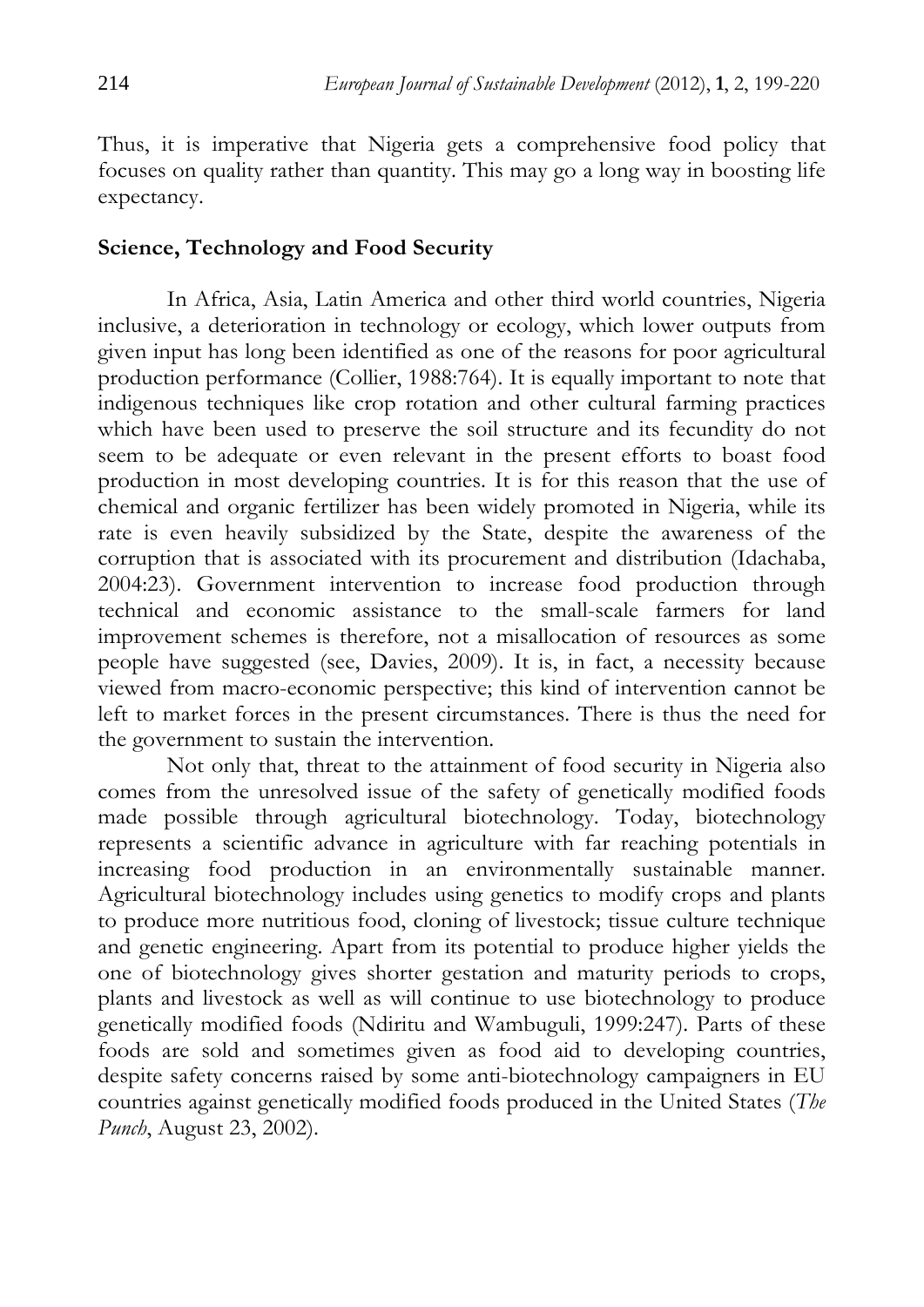Nigerian government has embraced the idea of using biotechnology to boost food production as a pre-condition for food security. It established the National Biotechnology Development Agency at Abuja (Federal Capital Territory) setting aside the sum of 26 million naira (about \$185,000) to be invested in the project, and specifically mandating the Institute of Agriculture Research, Ahmadu Bello University, Zaria, to apply biotechnology for the improvement of farming systems for various crops such as Sorghum, maize, cowpea, cotton and sunflower (see, *Vanguard*, February 16, 2005).

 Furthermore, Nigerian agricultural scientists have been very enthusiastic in advancing the frontier of knowledge in biotechnology. They have been making efforts to assure the people that genetically modified foods do not pose any higher risk to consumers than conventionally cultivated crops, and have been calling on the government to allocate more research funds to enhance the application of biotechnology in agriculture to optimize yield potentials (*The Punch*, December 9, 2004; Akinyosoye, 2007).

 The positive disposition of the government and the enthusiasm of the scientists notwithstanding, there are still obstacles to be overcome before full advantage is taken of scientific information in biotechnology in agriculture. First, the amount set aside for investment in the project is grossly inadequate. While it appears to make economic sense to invite the private sector participation in biotechnology research as the government seems to be doing at the moment, it must, however, be borne in mind that majority of the companies that have the financial capability to go into such venture are foreign-owned and are most unlikely to consider in a viable investment option to venture into purely local agricultural research endeavour. Second, the quality and the effectiveness of extension services needed to increase the awareness of the peasant farmers of the potentials of biotechnology are still low and need to be upgraded. Not only that, the mass media most especially, electronic media (radio in particular) have a role to play in educating rural farmers in their local language and dialects on the associated problems vis-à-vis abuse of agrochemicals. Finally, there are still unwarranted public fears to contend with in the safety of genetically modified foods, stemming from scare-stories, reinforced by superstition and crash ignorance, of the danger in the consumption of genetically modified foods. The incontrovertible fact is that without the help of agricultural biotechnology, success in food security will continue to elude Nigeria (Davies, 2009:16).

### **Food Security and Diplomacy**

 Food no doubt is a veritable weapon used in foreign policy implementation. As posited by Marshall (1954:14-19), "foreign policy of states take form in the course of actions undertaken by authority of states which are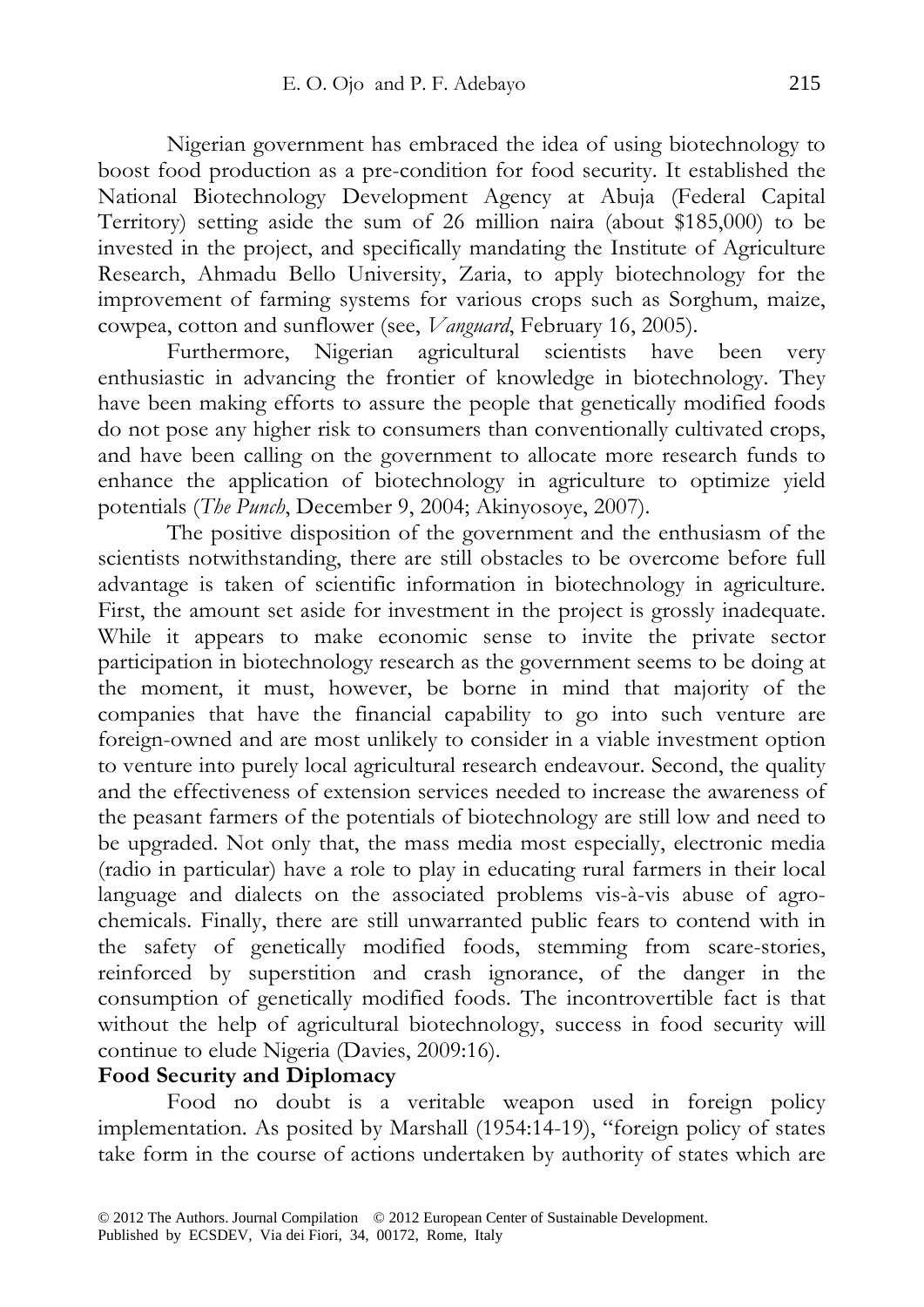intended to affect situations beyond the span of their jurisdictions". For Holsti, 1974:101), "it is the actions or ideas designed by policy makers to solve a problem or promote some changes in the environment, that is, in the policies, attitudes, or actions, of another state(s) (also cited in Ojo, 2004:51). Hence, it is worth paying attention to one rather important detail. All population is divided into three groups: enemy, neutral and friendly. As the definition implies, this concerns "foreign countries". (Mshvenieradze, 1985:218). No doubt propaganda as an instrument of foreign policy implementation has three aims of which two are ancillary and one is the main. Essentially these aims are: (a) to distinguish between the three groups; (b) as far as possible to "reshuffle" the population, enlarging the "friendly": groups or at least the "neutral" groups; (c) to suppress the will to resist in the groups defined as "enemy" (Mshvenieradze, 19085:219). Thus, states have been suspected using food for the aforementioned purposes both during war and peace situations. This is not unconnected with the fact that few states are self-sufficient in food supply, nations with surplus export to other nations with great needs either in terms of international trade or aid. But this is a function of the aforementioned categorization of states/population. This is so for two reasons. First, food is life, hence food is an instrument of national power and second, food is used to achieve political ends, because if people are well fed, they would be able ready to contribute to the effective implementation of government policies (Bamisaye, 1987:453). No doubt food has become a new form of weapon in international relations. Expectedly, governments may use food resources in international diplomacy for two purposes viz: to influence international food markets, and secondly to influence international economic and political relationships beyond food markets.

 Moreover, a hungry and unenlightened nation is a weak one while any region subject to famine or starvation is an insecure one no matter how vast and populated it is. Such a region will continue to be constantly under threats and be exposed to external penetration either by ways of aids, relief materials or other forms of assistance presumably put together to alleviate the suffering of the people. It is perhaps in realizing all the above mentioned facts that now made every country to place great emphasis on self-sufficiency in food production. The summation of this deduction so far, is that, food as it was is still and will continue to be a weapon of international and domestic politics (Bamisaye, 1987:453).

 It will be recalled that during colonialism, Nigeria's food situation was altered to suit their purposes. The emphasis of the colonial food policy was in food in relation to health rather than in food production. The policy thrust consisted of improvement of the quality of food consumed by the introduction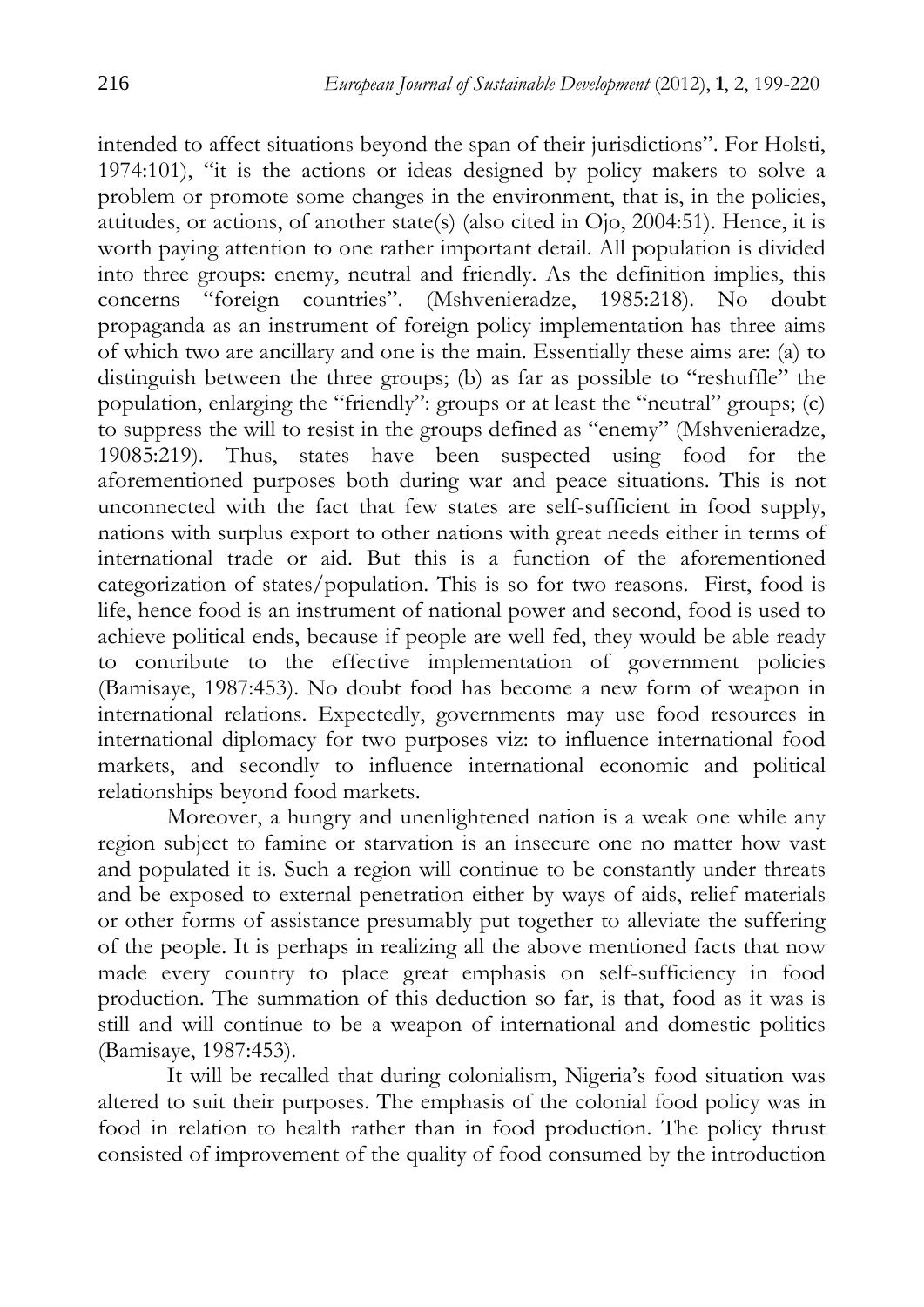of new food crops to supplement traditional staples. Such food crops include rice and potatoes, which were richer in energy and proteins especially to the South and the Middle Belt areas. Also, introduction of new strains of cowpeas and soya beans cum the encouragement of their production and consumption. There was also a major campaign in the North for the planting of fruit trees such as mangoes, quavers and citrus trees among others (Ikpe, 2003:218-219).

 During the Nigeria's agonizing 30-month civil war between 1967-1970, food was used as weapon of war. Federal government truncated food supply to the war torn area, which led to malnutrition. One of the major signs of malnutrition was Kwashiorkor, a protein deficiency disease which was widespread during the period. By the end of the war, there was widespread starvation in which many thousands of people lost their lives (Ibid.). Starvation in Nigeria/Biafra attracted international attention. After a lot of politicking and diplomacy, there emerged the first international relieve effort in Africa (cited in Ikpe, 2003:226). Through the relied activities of international bodies, different types of European foods were brought into the country and became available to a larger number of people such foods included, rice, milk, wheat flour, assorted kinds of canned foods and beverages. Gradually, many people developed a taste for these foods, which before the war, were only available and demanded by the elite (Ikpe, 2003).

 Nevertheless, another dimension to food diplomacy vis-à-vis cultural imperialism via food consumption and taste is the exposure of Nigerians to external food economy and food culture beyond the importation of food stuffs. In the 1990s, this led to the emergence of 'Fast Food Culture (FFC). Now, there are many of such fast food restaurants including Mr. Biggs, Sweet Sensations, Tantalizers and a host of others which now litters the urban centres. Though, the nutritional qualities of these fast foods are still debatable. The unintended consequence of the development is that Nigerian foods become less appealing to the youths who now perceive foreign taste as status symbols. Associated with this altered cultural values vis-à-vis food consumption is the rampant disease like diabetes which was not as prevalent in the past.

 Finally, a country that relies heavily on food importation may be taking big risk in terms of unfavourable balance of trade to her disadvantage. For instance, presently Nigeria relies heavily in parboil rice from Thailand with the accompanying balance of trade deficit. Not only that, recently Nigerian newspapers raised alarm over food poisoning associated with imported apples. According to media reports, so many people were hospitalized in Lagos – the commercial hub of Nigeria – for taking apple. For some months Nigerians were very cautious in taking apple. If the apple-producing country were to be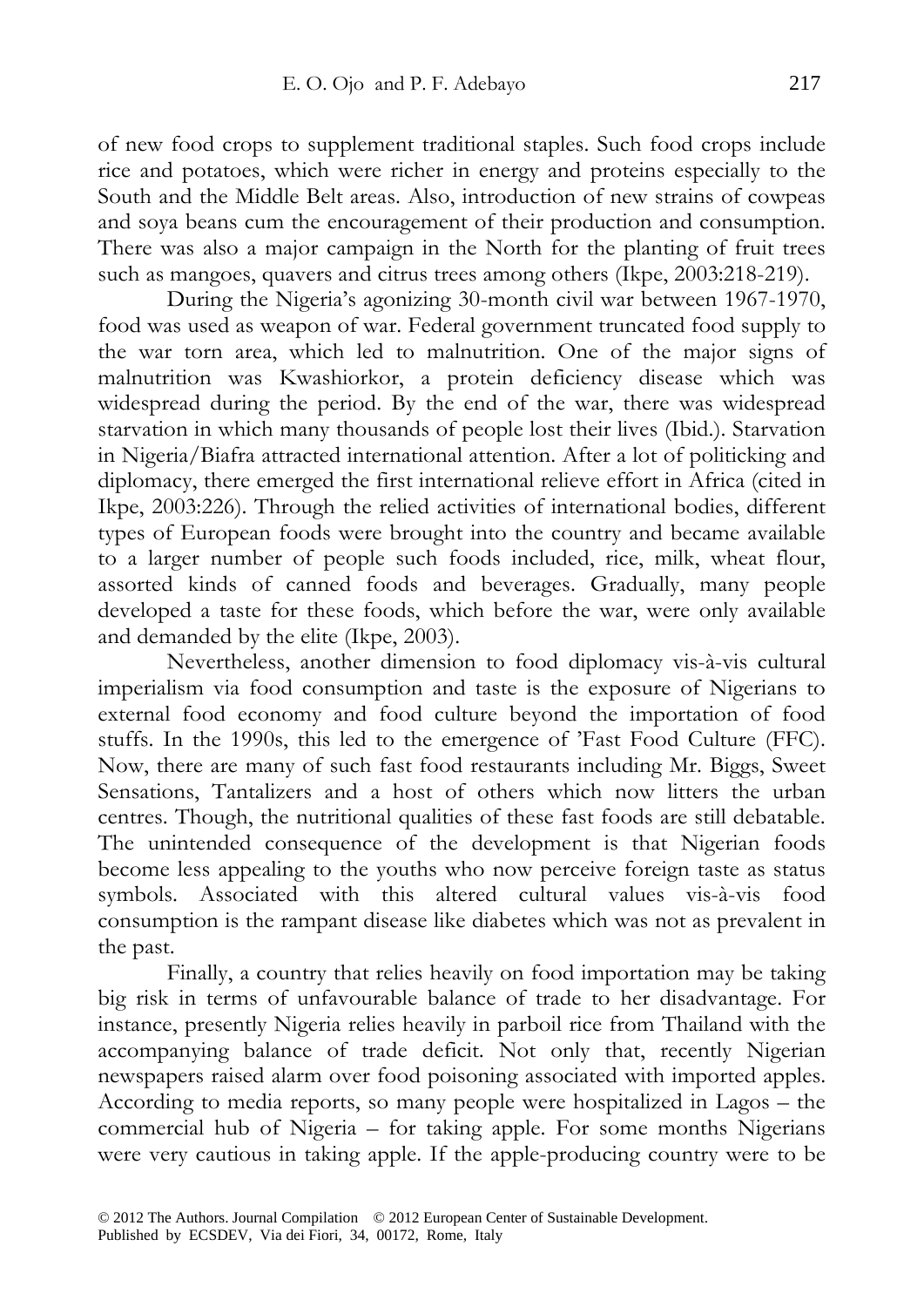enemy of Nigeria and the Thailand rice producer too, via food poisoning the population of the country could be decimated. During the cold war, both the Eastern and Western blocs of the divide were as much as possible food sustaining for fear of using food as instrument of warfare rather than mere propaganda and diplomacy. This section of the paper has glaringly demonstrated how potent food may be in international relations and diplomacy

#### . **Concluding Remarks**

 No doubt, one of the major objectives Nigerian state must pursue in this nascent democratic era is food security. A country that cannot formulate and effectively implement agricultural and food policies may find it difficult to use the citizens as catalyst for sustainable democracy. More so, the very survival of the state is linked to the ability of its economy to meet the material demands of both people and government. In the words of Daniel Wit (1953:9), "welfare constitutes a third objective of modern government". Any government be it democratic or dictatorial that makes her citizens go hungry will definitely run into trouble. One must turn to the feudalistic and hence mediaeval, states of the Arab world or of portions of South-east Asia to discover any approximation of the non-welfare government in the contemporary world. That welfare is an objective of all modern nation states is a fact comparable to their common pursuit of national economic health. Welfare activity is engaged in, because people the world over, demand it of their governments. In essence, food is an essential component of welfarism. The greatest recommendation of this paper to avoid recapitulation is that public policy makers must as a matter of urgency see food as component of welfarism and as such develop sufficient political will to achieve (i) increased food production; (ii) evolve food policy and (iii) eventually attain food security for all.

# **References**

Adeoti, J.A. (1989), "Economic Crisis in Developing Countries: The Food Dimension", Ilorin Journal of Business and Social Sciences, Vol. 1.

Akinyosoye, F. (2007), Microbial Biotechnology: A Tovs for Global Development, Inaugural Lecture, Federal University of Technology, Akure.

Atinmo, T. and Adeniran, T. (1999), "Policy Failure in the Search for Food Security in Nigeria" in Ogunrinade, A., Oniangio, R. and May, J. (eds), Not by Bread Alone: Food Security and Governance in Africa, South Africa, Toda, Institute for Global Peace and Policy Research.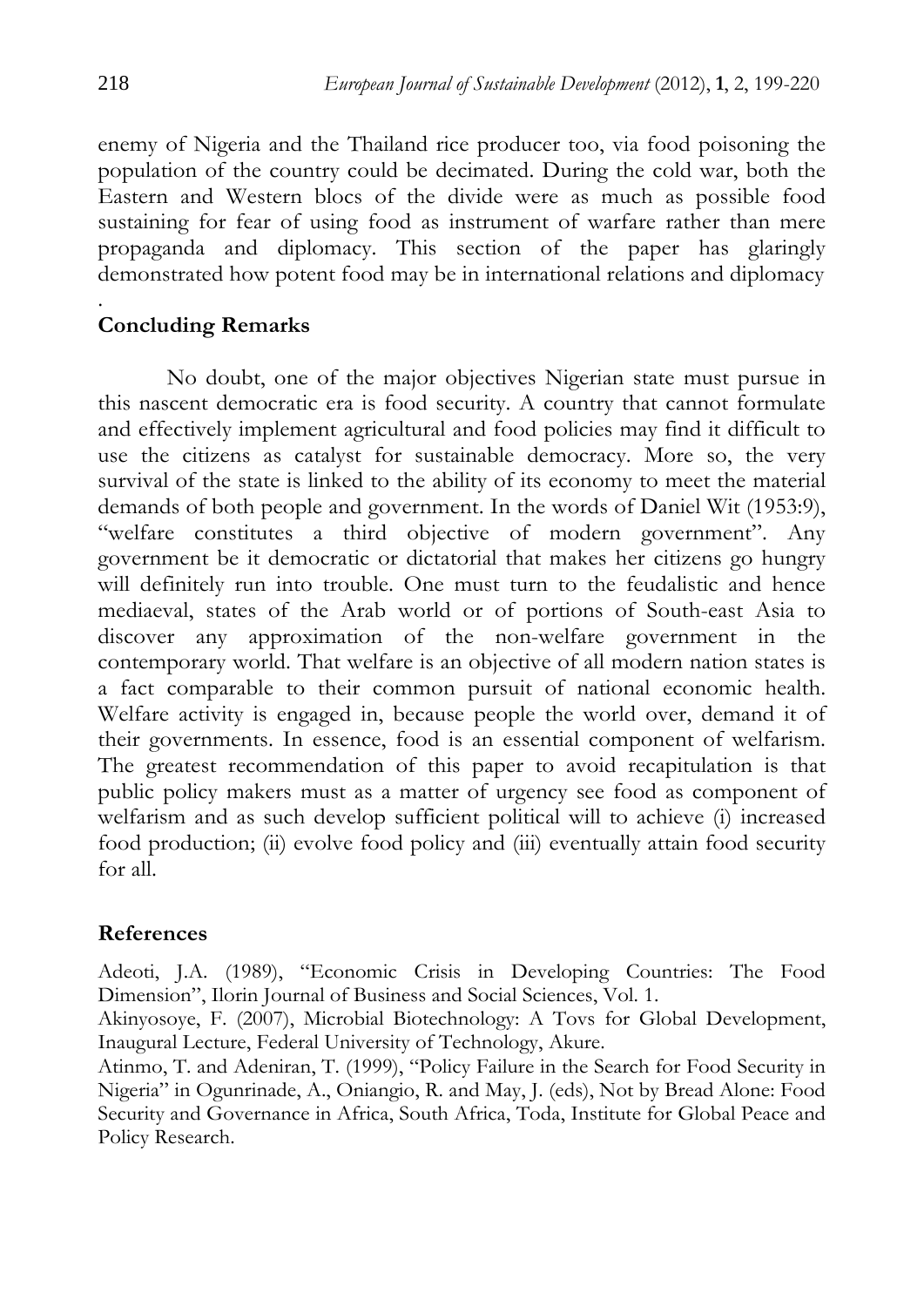Babbie, E. (1998), The Practice of Social Research, Wadswroth Publishing Company, Balmont, CA A17.

Bamisaye, O.A. (1987), "Food Crisis and its Implication in Political Transformation of Nigeria since Independence", in Stephen, O. Olugbemi (ed), Alternative Political Futures for Nigeria, A publication of the Nigerian Political Publication, Lagos, Nigeria.

Bello, A. (2004), Keynote Address presented by the Honourable Minister for Agriculture and Rural Development, at the ARMTI Annual Lecture, Ilorin, March 24, 2004.

Claffey, B. and Stucker, T. (1982), "Food Stamp Program" in Hadwiger, D. and Talbot, R. (eds), Food Policy and Farm Programs, New York, The Academy of Political Science.

Clover, J. (2003), Food Security in Sub-saharan Africa, African Security Review, Vol. 12, No.1.

Dahlbrg, K.A. (1998), "The Global Threat to Food Security", Urban Age, Winter, Vol. 5, No.3.

Davies, A.E. (2009), "Food Security Initiatives in Nigeria: Prospects and Challenges", Monograph, Department of Political Science, University of Ilorin, Nigeria.

Eide, A. (1999), "Globalization, Universalization and the Human Right to Adequate Food", in Ogunrinade A, Oniango, R. and May, J. (eds), Not by Bread Alone", Food Security and Governance in Africa, a publication of Toda Institute for Global Peace and Policy Research, South Africa, ABC Press.

Ekpu, R. (2009), "A Harvest of Hunger", in Special Colloquium Edition, Newswatch, (August 3), Lagos.

Gallie, W.B. (1962), Essentially Contested Concepts, in Max Black (ed), The Importance of Language, New Jersey, Prentice Hall.

Haile, M. (2005), "Weather Patterns, Food Security and Humanitarian response in sub-saharan Africa", in philosophical transactions. Biological Sciences, Vol. 360, No. 1463, published online by The Royal Society.

Holsti, K.J. (1974), International Politics: A Framework for Analysis, Prentice Hall International Inc., London.

Idachaba, F. (2004), "Food Security in Nigeria Challenges under Democratic Dispensation", paper presented at ARMTI, Ilorin, Kwara State (March 24).

Idachaba, F.S. (2009), "The Looming Food Crisis", *Newswatch*, Lagos, (August 3), Special Colloquium Edition.

Ikpe, E.B. (2003), "Food Politics and Diplomacy in Nigeria in the 20<sup>th</sup> Century", in Yomi Akinyeye (ed), Nigeria and the Wider World in the 20th Century (Essays in honour of Prof. Akinjide Osuntokun, Davidson Press, Ibadan.

Jenkins, J.C., and Scanlan, S.J. (2001), "Food Security in Less Developed Countries, 1970 to 1990", American Sociological Review, Vol. 66 (Oct.).

Larson, O., Anderson, J. and Vargingis, P. (2004), Policies in Managing Risk in Agricultural Markets, The World Bank Research Observer, Vol. 19.